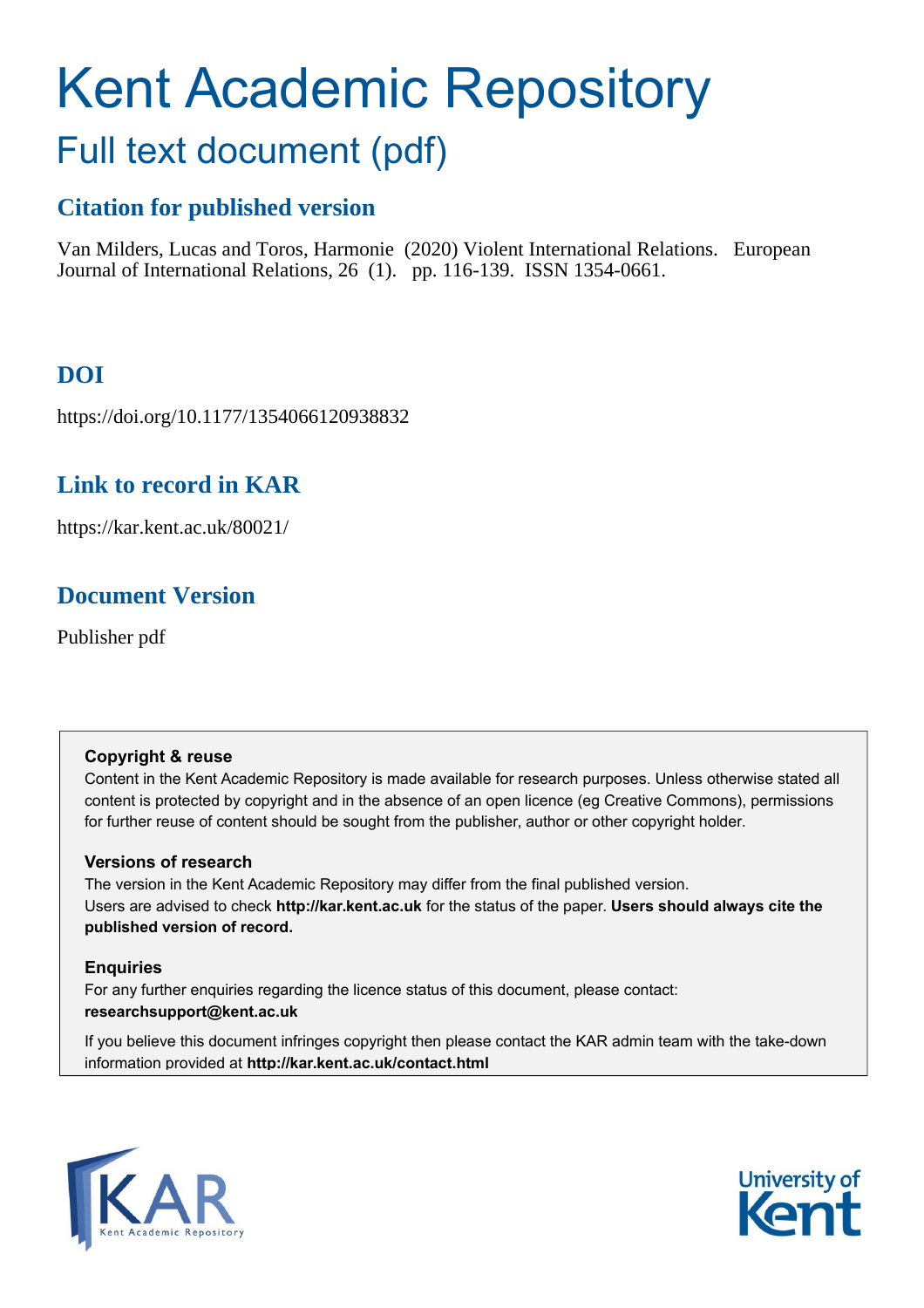**9388[32](http://crossmark.crossref.org/dialog/?doi=10.1177%2F1354066120938832&domain=pdf&date_stamp=2020-09-28)** EJT0010.1177/1354066120938832European Journal of International Relations**Van Milders and Toros**

*25th Anniversary Special Issue*



### **Violent International Relations**

#### **Lucas Van Milders**

Faculty of Arts, University of Groningen, Netherlands

#### **Harmonie Toros**

School of Politics and International Relations, University of Kent, UK

European Journal of International Relations 2020, Vol. 26(S1) 116–139 © The Author(s) 2020  $\boxed{6}$ 

DOI: 10.1177/1354066120938832 Article reuse guidelines: [sagepub.com/journals-permissions](https://uk.sagepub.com/en-gb/journals-permissions) [journals.sagepub.com/home/ejt](https://journals.sagepub.com/home/ejt
)



#### **Abstract**

Can International Relations (IR) be studied without reproducing its violence? This is the central question of this article. To investigate this, the first step is to expose the violence that we argue remains at the heart of our discipline. The article thus begins by exploring the disciplinary practices firmly grounded in relations of coloniality that plague disciplines more broadly and IR in particular. An analysis of IR's epistemic violence is followed by an autoethnographic exploration of IR's violent practices, specifically the violent practices in which one of the article's authors knowingly and unknowingly engaged in as part of an impact-related trip to the international compound of Mogadishu International Airport in Somalia. Here the article lays bare how increasing demands on IR scholars to become 'international experts' having impact on the policy world is pushing them more and more into spaces governed by colonial violence they are unable to escape. The final section of this article puts forward a tentative path toward a less violent IR that advocates almost insignificant acts of subversion in our disciplinary approach and practices aimed at exposing and challenging this epistemic and structural violence. The article concludes that IR does not need to be abandoned, but rather, by taking on a position of discomfort, needs to acknowledge its violence and attempt to mitigate it – one almost insignificant step at a time.

#### **Keywords**

International Relations, violence, autoethnography, epistemic violence, disciplinarity, impact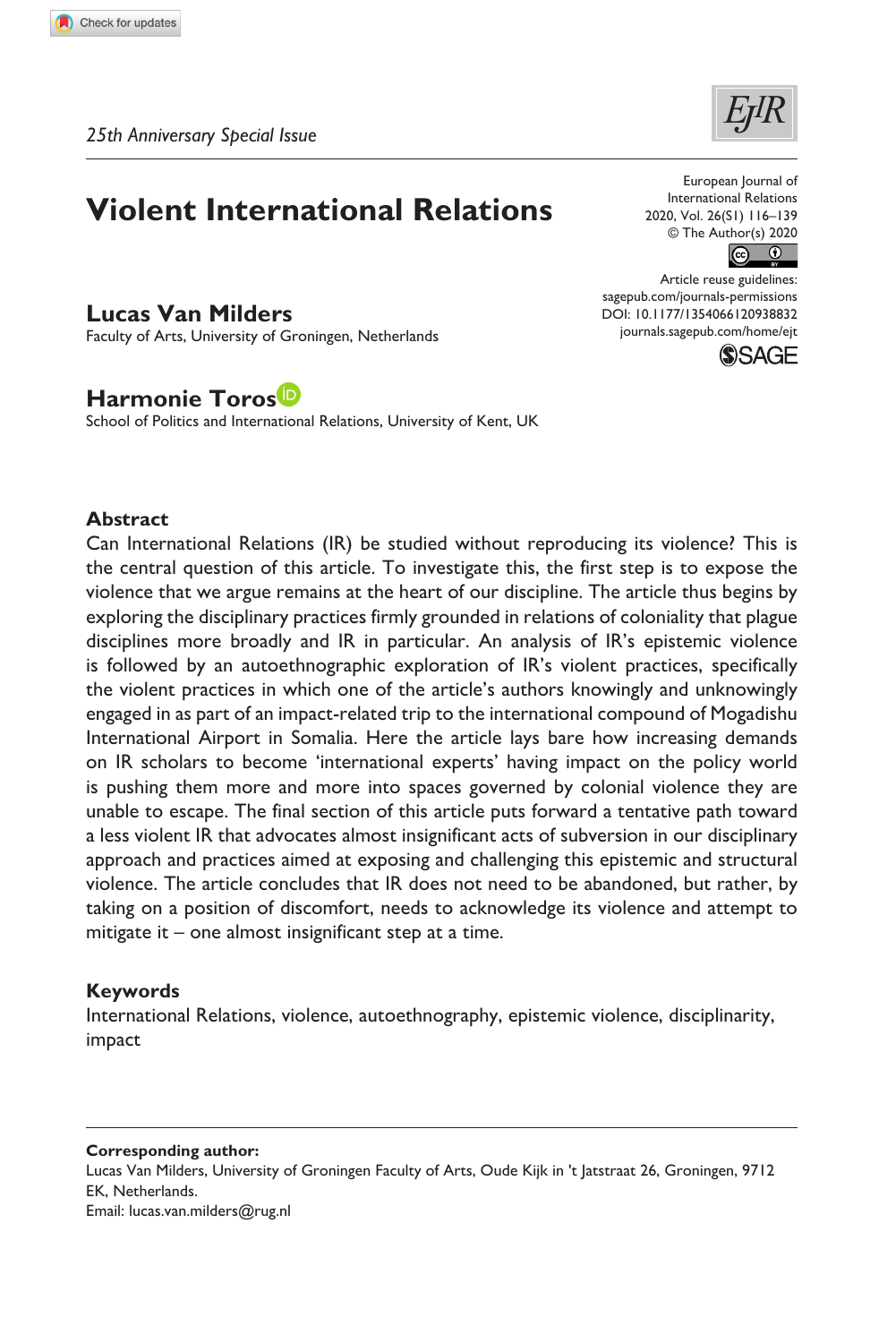#### **Introduction**

In 2008, Brooke Ackerly and Jacqui True (2008: 694) asked the question: 'How can we study power and identify ways to mitigate its abuse in the real world when we, as international relations researchers, also participate in the powerful projection of knowledge in this world?' Their answer, part of a feminist path towards responsible International Relations (IR) scholarship, took what had so far remained in the margins of  $IR - a$  focus on what was falling through the cracks of disciplinary boundaries, on those who remained unrecognised as agents of IR and as theorists of IR and on the role of the researcher – and brought it to the centre of IR research. More than 10 years later, this article begins its investigation with the same question. Can IR be studied without reproducing its violence? We believe the question needs to be asked again for two reasons. First, we argue that many (though not all) IR scholars, particularly of the critical family, have sought to break down the boundaries of IR through interdisciplinarity. This, we argue, has bore some fruit but has failed to fundamentally challenge the violence of disciplinarity and of the IR discipline in particular. Second, the disciplinary practices of IR have changed in several important ways in the past decade and the question needs to be revisited in an era of growing pressures on academics, in particular to have 'impact' on policymakers. While this tended to be the remit of mainstream scholars, the pervasiveness of the 'impact agenda' in IR has meant that critical scholars have also been called upon and pressed to become 'international experts'. By becoming such experts, an increasing number of critical scholars have begun a direct engagement with the centres of power: political, military, economic and cultural. As such, we believe it is time to ask the question of how we can study and practice IR without reproducing its violence while focusing on and engaging with the centres of power. Investigating this question is the central aim of this article.

We do this by exposing the violence of disciplinarity and of our discipline of IR, through an examination of the construction of expert knowledge – typically steeped in relations of coloniality (Maldonado-Torres, 2007) – as well as the covert practices that silence, domesticate or gentrify alternatives. We argue in Part 2 that although interdisciplinarity has opened up new theoretical and practice-oriented lines of inquiry that are better equipped to respond to emerging challenges and questions, this search for answers in other disciplines has often become an end in itself that leaves intact the more fundamental assumptions that give rise to disciplinary violence. We understand this violence to involve the politics of knowledge production that informs the theory but also the practices of knowledge workers or academic experts. The focus here therefore is the practices and specifically the racialised, gendered and sexualised colonial dynamics of knowledge cultivation and production in IR. Indeed, although IR is gradually following other disciplines in casting a critical eye on its complicity in institutional practices of colonialism, we argue that the violent separation of a zone of expert knowledge from the zone of lived experience – to be understood through the Fanonian concepts of the zone of being and the zone of nonbeing (1952) – has yet to be challenged. This separation and the practices that ensue from it lead to both an epistemic violence that characterises IR in its disciplinary conceptualisation and a structural violence in its common practices. The future of IR is thus not to be sought in interdisciplinarity but rather in rethinking the discipline of IR through a direct challenge of the violence that marks our disciplinary lives.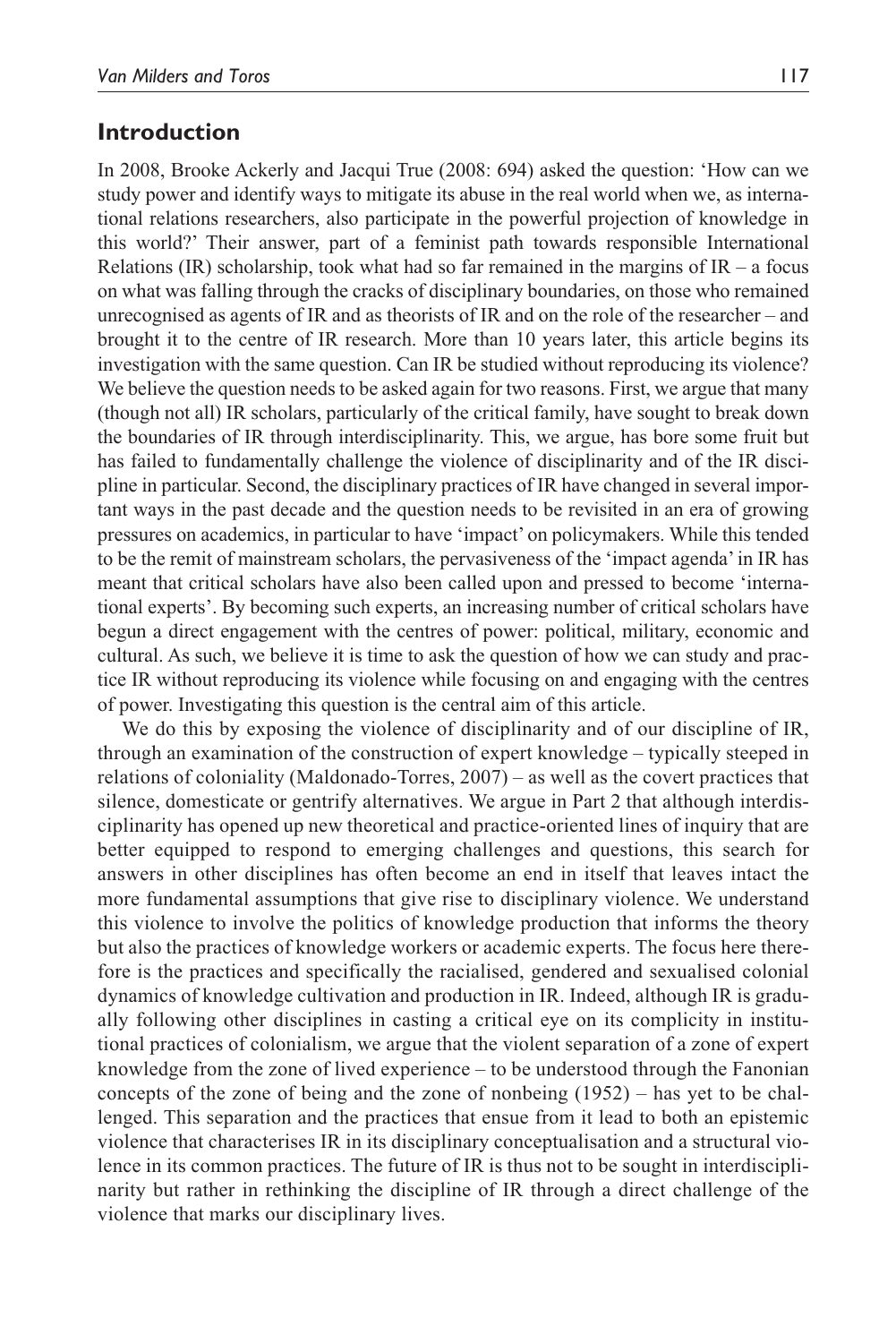Indeed, ever since Michel Foucault's *Discipline and Punish: The Birth of The Prison* (1975), modern apparatuses of disciplination have been exposed as mechanisms of control that produce the modern subject. The emergence of modern, academic disciplines is indeed not merely an efficient division of intellectual labour but also the imposition of robust limits to human inquiry. More fundamentally, however, disciplinary fetishisation or decadence – which occurs when a proponent of a discipline ontologises their discipline far beyond its scope (Gordon, 2006) – also has an intrinsically colonial and Eurocentric fabric as practices of disciplinarity and categorisation converted colonial societies into 'laboratories of Western sciences' where imperial control could be exercised through a variety of political, governmental, and pedagogical tools (Smith, 2012: 38). We argue that the international expert – a role increasingly performed by IR scholars – can be understood as the contemporary embodiment of this disciplinarity, perpetuating colonial practices of knowledge production today.

In recent years, scholars in a range of disciplines have sought to expose their complicity in the practices of colonial capitalism. This entails, among others, exposing the Eurocentric conception of history (Goody, 2012), articulating the whiteness of anthropology's human subject (Weheliye, 2014), addressing the complicity of philosophy and specifically political theory in facilitating colonial practices (Mbembe, 2017; Losurdu, 2011), and investigating the colonial conception of knowledge production in sociology (Connell, 2007). Especially the latter has been central to a range of decolonial interventions that are taking place in disciplines, curricula, departments and universities worldwide (Bhambra et al., 2018). In IR, this decolonial turn has identified the mainstream conception of the discipline as distributing, to use W. E. B. Du Bois's terms, a global colour line (Anievas et al., 2014; Du Bois, 1903). This is not only related to the coloniality of IR's adherence to a white world order (Vitalis, 2015) or to the Eurocentric conception of its theoretical canon (Hobson, 2012) but also to the need to decolonise the discipline altogether (Jones, 2006). Feminist IR scholars meanwhile have challenged IR's disciplinary violence, by highlighting how its practices do not allow for interrogations that 'destabilize the epistemological, ontological, and methodological master-narratives of the discipline' (Zalewski, 2006: 44) In fact, with its focus on conventional social science methodologies, Marysia Zalewski (2006: 45) argues that IR inhibits 'recognition of all the exclusions and sacrifices required in order to tell a singular story'. Christine Sylvester (2011, 2012, 2013) has further exposed how IR has used disciplinary boundaries to delegitimise the human experience as knowledge in IR. Importantly, numerous feminist scholars have put reflexivity at the centre of their methodology placing researchers and researched 'on the same critical plane' (Wibben, 2011: 18; Ackerly et al., 2006: 4).

So what contribution can we make here? While recognising the important decolonial, feminist and other critical contributions to IR so far, this article aims to make three contributions. First, we focus on the dynamics of knowledge production through the Fanonian concepts of zones of being and nonbeing, which, we argue, fully reveals the violence of IR and its range of practices. Through this lens, we can expose the production of the Western academic knowledge worker – the international expert – as a privileged subject of knowledge production and dissemination. This is revealed in Part 3, in an intimate description of 21st century international expertise that takes the form of an autoethnographic account of Toros' trip to Mogadishu International Airport (MIA) in Somalia. This highly securitised airport complex houses the United Mission in Somalia (UNSOM), several embassies,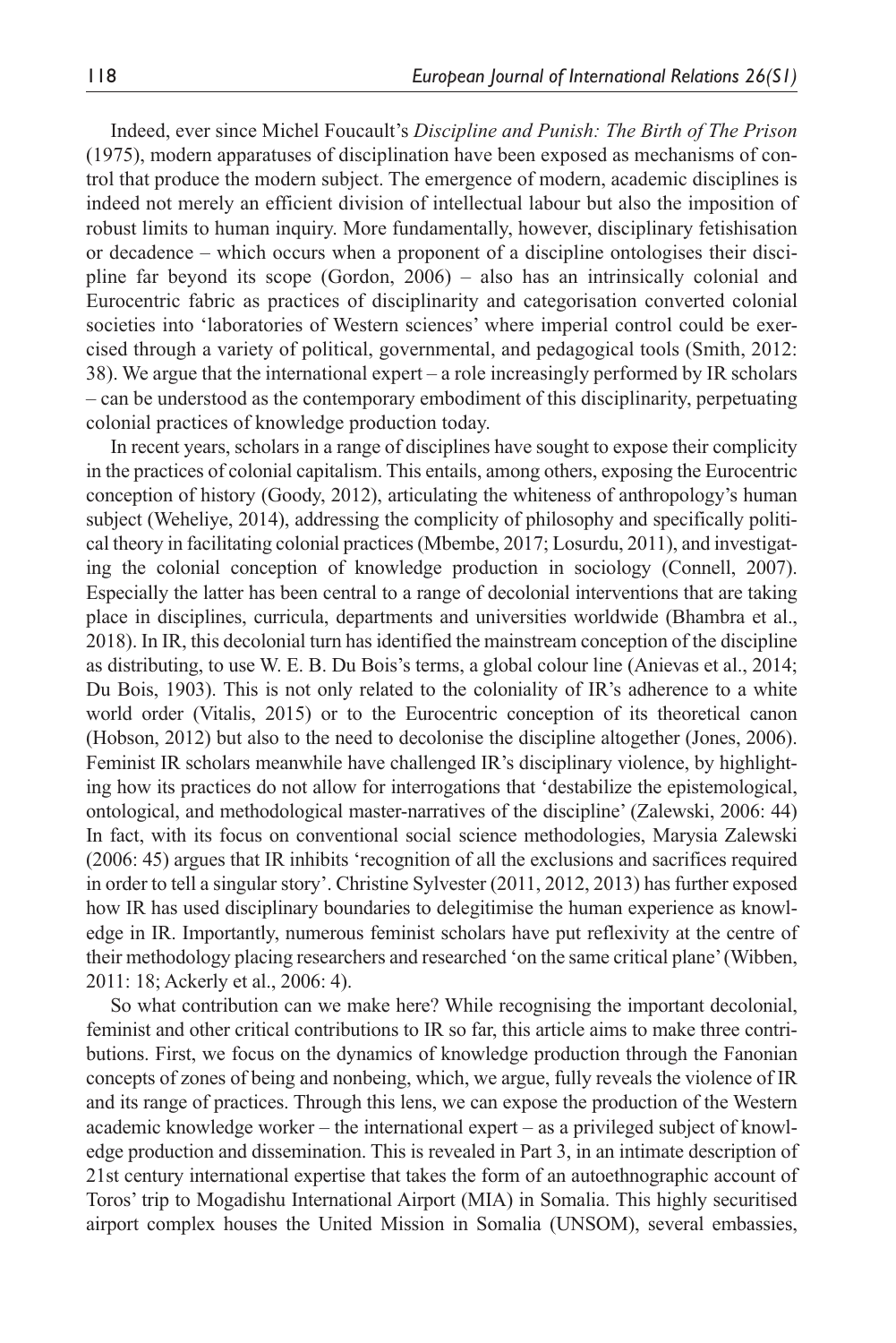some foreign militaries and an array of private contractors serving these missions, turning it into a village of 'internationals' who are in Somalia to help, or to secure, or to feed, or sometimes quite simply and openly, to make money. Toros was there to have 'impact' – to demonstrate, as per the British Economic and Social Research Council's definition that her work is 'influencing the development of policy, practice or service provision, shaping legislation, altering behaviour' (ESRC, 2018). Impact is now a key criterion for judging the quality of universities and selected 'Impact Case Studies' represent a source of prestige and income for British universities. Impact, we argue, requires adopting a position as international expert. Revisiting Carol Cohn's (1987: 687) 'close encounter with nuclear strategic analysis', this autoethnography aims to offer a brutal exposure of how a critical scholar can find themselves enmeshed and complicit in IR's violence.

This highlights the second main contribution of this article. Unlike most past critiques, we choose to expose the violence of IR by adopting an 'insider' rather than an 'outsider' position. Outsider status, one adopted by most decolonial and feminist approaches that purposely examine IR from its margins (see the rationale for this in Robinson, 2006), has been central to exposing the violence of scholarship and practice, as it has brought 'to the fore issues of marginalisation and difference within the field' (Ackerly et al., 2008: 2). Feminist contributions crucially allow for 'the recognition of people other than those normally afforded intellectual property in IR scholarship as experts – as theorists – in and of their own words' (Shepherd, 2017: 78). This is done by standing with the marginalised – from the outside looking in. We have chosen and to some degree feel forced to adopt an insider position, both because of who we are and because of the transformation of IR. As middle-class white scholars raised and educated in the Global North (indeed both in Aberystwyth, the ascribed birthplace of the discipline of IR), we believe we cannot but take an insider position. This is further compounded by the increasing recognition of one of us as an 'international expert' called upon to have impact on political and military centres of power. We believe such an analysis – examining our violence as international experts embedded in the international policy world – is essential to understand the often hidden violence of contemporary IR practices.

This position of insider complicity leads to the final contribution of this article, examined in Part 4. Here we argue that from a complicit insider's position there is no path for us towards a truly ethical IR scholarship. Unlike scholars who position themselves as outsiders who feel they can seek a path towards responsible or ethical scholarship (see for a variety of approaches Ackerly and True, 2008; Jackson, 2016), we argue that as insiders we must limit our aspirations to at worst being simply complicit whistle-blowers or at best *less* violent scholars. The former can expose how IR is not only implicated in colonial power relations through its framing of world politics but also increasingly complicit through its practices as agents of an expropriation of economic, social and political capital that characterises contemporary international politics. The latter can hope that by exposing this violence on the inside through *almost* insignificant acts of subversion, there is the possibility of an IR that is more self-reflexive *and* potentially more transformative.

#### **Violent Disciplinarity**

Our first argument is that any attempt to reform, or indeed redeem, the discipline of IR needs to begin with an exposure of its violence. This requires a critical analysis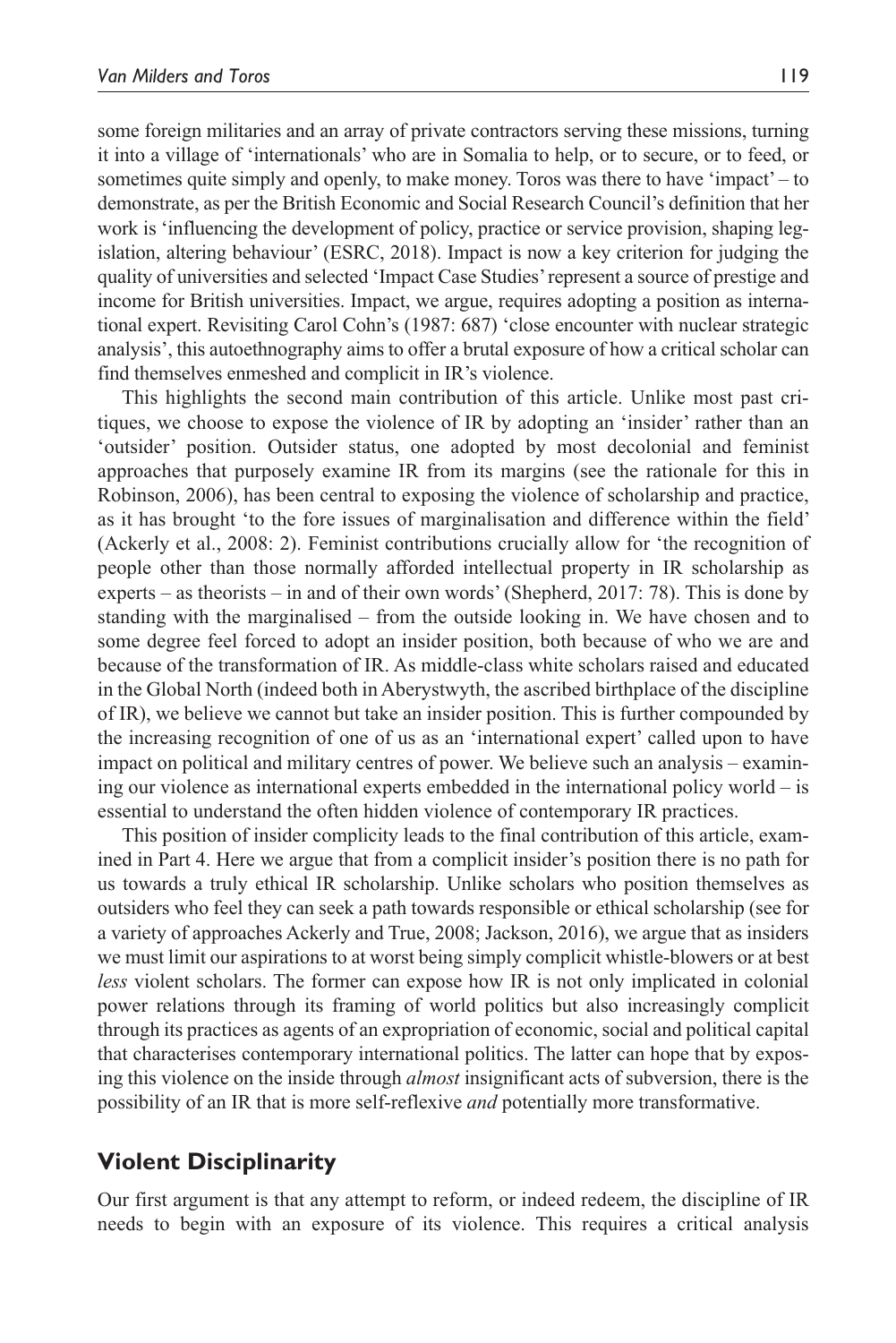of disciplinarity itself as well as of IR in particular. The former refers to Foucault's canonical analysis of modern regimes of discipline but also the role disciplinarity plays at informing our understanding of knowledge production more specifically. Although the modern disciplinary system is itself a product of the 19th century, when scholars sought to both institutionalise their increased specialisation as well as develop a framework of reference to communicate their research with their peers, the idea of a taxonomy of knowledge runs back much further. Typically, the history of categorising knowledge is something that allegedly started with Plato and sees the entire history of Western philosophy and science as a project of ordering knowledge, with disciplines becoming a central instrument for this, as they not only imposed a fragmentation of and order to knowledge but also a sense of hierarchy among them (Weingart, 2010). Central here is the idea that knowledge production necessarily involves a taxonomy, order, fragmentation and hierarchy and, most importantly, the idea that disciplinarity is an intrinsically European/Western concept.

Knowledge production in Western epistemology is indeed considered to be a homogenous and singular enterprise, with modern (i.e. Western) science gradually becoming the arbiter of what constitutes 'proper' knowledge and what does not. The Eurocentric nature of this conception is further clarified when the colonial character of notions such as disciplinarity, method, rationality, science and even logic are unpacked. Following Linda Tuhiwai Smith, these notions – which typically inform the Western understanding of academic research – betray 'a cultural orientation, a set of values, a different conceptualisation of such things as time, space, and subjectivity, different and competing theories of knowledge, highly specialised forms of language, and structures of power' (Smith, 2012: 44). The double meaning of discipline thereby folds onto itself when the regimes of colonisation that disciplined people into submission and oppression resonated within the universalisation of a particular epistemology that disciplined knowledge into a conception that was characterised by rationality, objectivity and universality and regarded everything else as irrational, subjective and particular.

It was indeed precisely through a desire to organise, classify and store knowledge (something that was directly reflected in the colonial project itself) that disciplines served their colonial function as they were required to process the influx of 'knowledge' from the colonies. In short, the colonies acted as the laboratories of Western science (Smith, 2012: 18; but also Deb Roy, 2012; Steinmetz, 2017). Imperial colonialism is therefore at its heart also a project of building an infrastructure of knowledge production that shapes and maintains the hegemonic position of European empires. It is worth quoting Willinsky at length here.

Colonial rule gave rise to a new class of knowledge workers in universities, government offices, industry, and professions devoted to colonial conquest by classification and categorisation. They travelled, formed learned societies, created experimental gardens, and established laboratories. They joined in building the military, political, religious, and economic structures of global empires. If imperialism proved to be the political emancipation of the bourgeoisie, as Hannah Arendt has suggested, with businessmen assuming the role of international statesmen, it was no less liberating for the attending scholars and educators. The learned helped fashion an imperial design on the world, and they arranged to have the splendid souls of this adventure in learning exhibited in lectures, circuses, museums, zoological and botanical gardens, and written and illustrated accounts, each providing its own lesson on the wonders of empire. Imperialism proved a keen sponsor of an extensive public education on the benefits of global domination.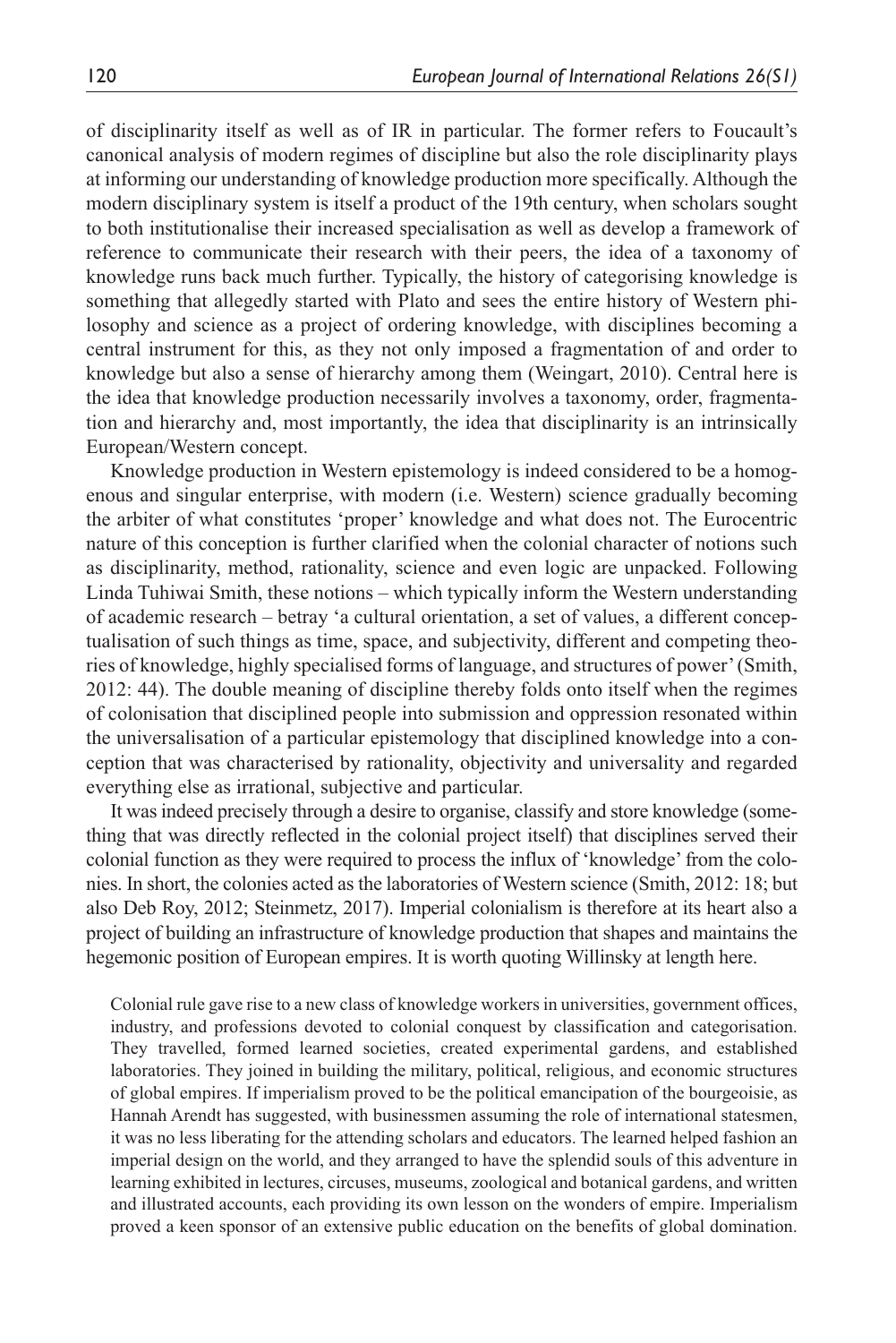How could such a sustained sweeping effort help but end up defining the world for the West? (Willinsky, 1998: 26).

Although disciplines are as such medieval concepts, it was through their institutionalised practices of 'show-and-tell' colonialism that they effectively became both a handmaiden and beneficiary of empire. This is particularly clear for disciplines such as sociology and anthropology, which originated out of an attempt to legitimise the hierarchy and, ultimately, supremacy of Western society and white humanity. Yet it is also this new class of knowledge workers that prefigured the role of the international expert as a disciplinary agent that distributes a colonial politics of knowledge production.

The drive towards institutionalisation, fragmentation, and hierarchy then further accelerates the efficacy of disciplines to maintain the colonial order. A key assumption that facilitates this is every discipline's desire to coincide with reality itself. This gives way to, what Lewis R. Gordon refers to as, disciplinary decadence: the process through which a discipline ontologises itself beyond its scope and can criticise or even ignore other disciplines for having a limited point of view. The sciences can ignore the humanities as they are not scientific, history can ignore the other disciplines for not being historical, philosophy can ignore other disciplines for not being philosophical, and so on (Gordon, 2006: 33). It is arguably easy to see how IR is itself a decadent discipline *par excellence*, as it sees its subject of analysis literally corresponding with the world itself. This is reflected by one of the discipline's spectrum of nomenclature that includes global politics, world politics and geopolitics. No other discipline is, for instance, characterised by pictures of the globe that feature on the cover of textbooks, departmental flyers and websites, journals or edited volumes. In a typical decadent fashion, IR can criticise all other disciplines for not being 'international', a term that more often than not simply refers to the world. As it ontologises itself to correspond to the world, it is impossible for IR to accept or even acknowledge the possibility of disciplinary decline or decay: 'Like empires, the presumption is that the discipline must outlive all, including its own purpose' (Gordon, 2014: 86). Or, to paraphrase Fredric Jameson, it is easier to imagine the end of the world than it is to imagine the end of the discipline that claims to study it, that is, IR.

So how then does disciplinarity distribute violence? As argued by Michel Foucault, the 18th century penal system contributed to the formation of the modern subject as a disciplined individual through means of coercion and the infamous panopticon (Foucault, 1975). However, whereas the relation between violence and discipline has commonly been understood through historical regimes of governmentality, what we are talking about here is the violence of disciplinarity itself. This concerns the idea that the very imposition of disciplinarity as simply a reconstitution of thought is facilitated by the capacity of violence to shutdown debate, interrogation, or negotiation and thereby undermine any form of critical and reflective scrutiny into its operation. Indeed, this is what allows for disciplinarity to reconstitute thought into a calculative mode of rationality that obscures the colonial conception of Western epistemology.

It is important to note that this critique also extends to interdisciplinarity, a concept that can be seen as actually strengthening disciplinary rationality by addressing a given *problematique* through a variety of still separate and clearly delineated disciplines. In IR, interdisciplinarity is typically understood to be part of the discipline's historical fabric. Prior to the establishment of the first Chair in International Relations at Aberystwyth University in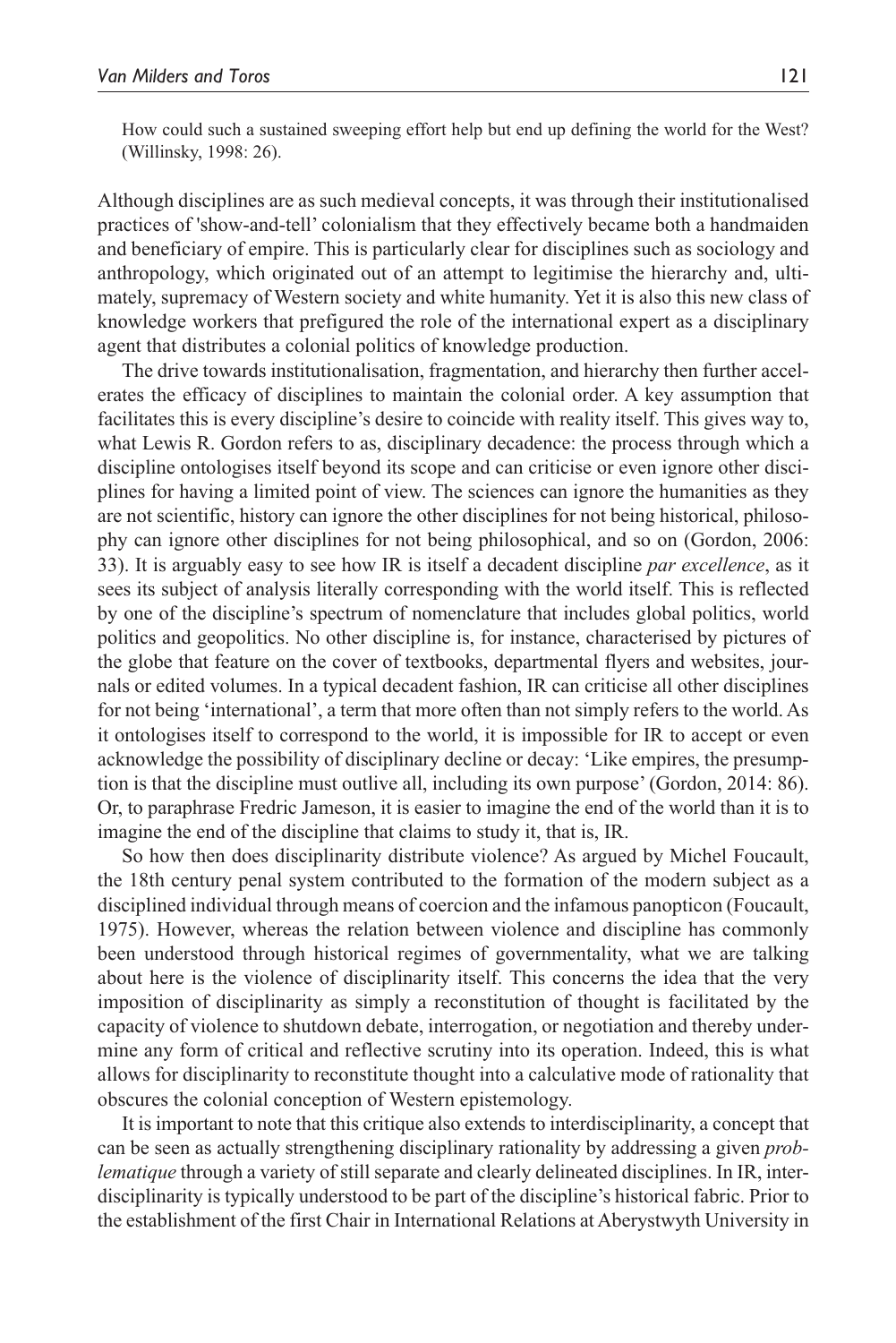1919, the study of international politics was carried out by figures as diverse as diplomats, military strategists, politicians as well as scholars from disciplines with a critical interest in the European balance of power. It concerned intellectuals that were versed in historical, legal, political and economic theory and their scholarship highlighted the emerging field's interdisciplinary identity. After 1919, IR further integrated concepts, theories and methods from other disciplines into its lexicon, thereby continuing to establish itself as the emerging site of knowledge production on international politics (Ashworth, 2009: 17). Leaving the well-known history of IR's disciplination into the prison of political sciences for what it is (Rosenberg, 2016), interdisciplinarity should by no means be regarded as a solution to the colonial nature of disciplinarity as it was discussed above. Interdisciplinarity still presumes a context wherein disciplines operate 'along side each other like ships passing in the night' (Gordon, 2014: 87). Crucially, through the maintenance of walls separating zones of expert knowledge (whether disciplinary or interdisciplinary) and zones of lived experience, what is left intact is the colonial disposition for organising knowledge along white, Western lines. This is why looking for answers in other disciplines will not suffice to confront the violence that IR's disciplinary boundaries distribute. Placing oneself in the 'in-between' of interdisciplinarity carries with it the effect of operating in a nowhereland that deprives one of the ability to 'free up knowledge flows' and thereby halt the colonial distribution of disciplinary violence (Darby, 203: 148).

We advance here a two-pronged conception of disciplinary violence. On the one hand, as is argued in this section, the epistemic violence of colonial disciplinarity shuts down debate and critique and leaves unhindered violent regimes of governmentality. On the other hand, as it will be argued in the next section, this form of violence is epitomised in the international expert. What moulds this all together is, apart from disciplinary fragmentation and hierarchy, the insulation of rational, objective and universal knowledge (typically associated with Western epistemology) from irrational, subjective and particular knowledge (although it is commonly referred to as experience or a perspective as opposed to knowledge). What this concerns is a colonial matrix of power that is based on a racist classification of the world (Quijano, 2007: 171). This is indeed one, as Kerem Nisancioglu argues in this issue, that still affects IR's racialised account of one of its key elements of analysis: sovereignty (2020). The colonial infrastructure of knowledge production is thus part of a much broader matrix of colonial hierarchies that were imposed through European imperialism since 1492. This involved, among others, a racist hierarchy that privileged European whiteness and a sexist hierarchy that privileged the European masculinity (Grosfoguel, 2009). Indeed, the colonial framework is deeply racist and gendered, and we understand it as such in this article. It also includes a global epistemic hierarchy that privileges the Western mode of knowledge production as the only viable way of producing knowledge that is universal, objective, neutral and scientific. As mentioned above, this concerns ideas about organising, classifying and storing knowledge, yet it is specifically by hiding its locus of enunciation that its claims towards universality are facilitated. Indeed, similar to decadent disciplines, Western epistemology presents itself as coinciding with universality and is therefore capable of generating absolute knowledge by subjugating other modes of knowledge production as particular, subjective, biased and un-scientific. This epistemic subsequently operates through binary conceptions such as the West and the Rest that, on the one hand, consolidate a position of imperial hegemony while, on the other, cement other perspectives, knowledges and experiences into a subjugated position (Hall, 1996).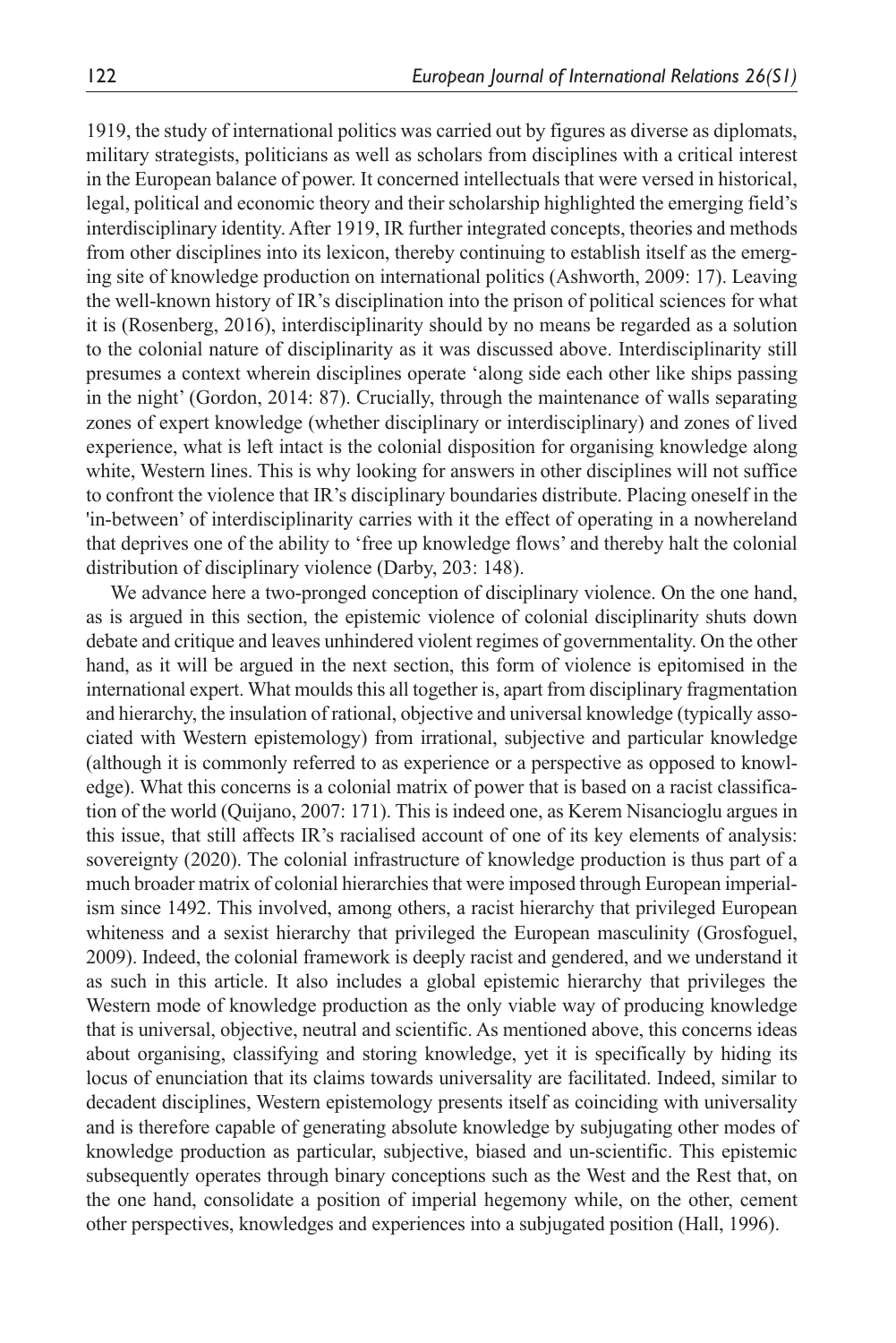The result of this is, in the words of Frantz Fanon, a dividing of the world in a zone of being and zone of nonbeing. For if it is only the Western mode of knowledge production that is capable of generating universal knowledge, then this means that the Western experience itself necessarily corresponds to the experience of humanity as such. Everything else is not a different type of knowledge – since this would affect the appeal to universality that marks Western epistemology – but is simply non-existent. What separates the zone of nonbeing from the zone of being is an unsurmountable line that strips the non-Western other of their ontological resistance. In the zone of nonbeing, colonial racialisation inescapably subjects one to disempowerment and objectification. For Fanon, the reasons behind this are plain and simple: 'The white man wants the world; he wants it for himself alone. He finds himself predestined master of this world. He enslaves it. An acquisitive relation is established between the world and him' (Fanon, 2008: 97).

Two questions emerge out of this. Firstly, how does the zone of nonbeing determine modes of knowledge production in the 21st century? If the line separating the two zones is, historically, one that separated the European metropoles from their colonies, how then do we need to understand the effects of this in a period where colonial administrations have nominally disappeared but relations of coloniality have remained? Second, what insights can be developed with regards to IR's epistemic violence? Regarding the first question, it is important to understand that the zone of being and the zone of nonbeing no longer correspond to a geographical delineation, if they ever did. The period of decolonisation after 1945 has effectively multiplied the abyssal line that separates the two zones into a plethora of global lines that have made it more difficult to identify where the zone of being ends and where the zone of nonbeing begins. The time where one could neatly distinguish the two zones is over. What has remained is a messy cartography of intersecting lines that produce the physical coexistence of gated communities that house a global elite surrounded by zones of nonbeing or urban slums that have become sites of exploitation for a global *lumpenproletariat* within zones of being. Typical subjects that emerge in this context are the undocumented migrant worker, the criminalised refugee, the racialised terrorist suspect, etc.; that is, subjects whose identity no longer corresponds to a neat divide between the zone of being and zone of nonbeing. Indeed, in its exacerbated state, the cartography of abyssal lines has made the distinction between the zone of being and nonbeing vague and yet absolute. Vague, as there is no longer a clear divide between the zones. Absolute, as experiences of nonbeing or nonexistence remain as fundamental to those living below the abyssal lines now as they were during the times of Fanon.

This has also left a mark on the dynamics of knowledge production. Our conceptualisation of 'the other side of the line' is always determined by Western epistemology's abyssal thinking, that is, the colonial matrix of knowledge production (Santos, 2007). In other words, this messy cartography is predicated on the assumption that those within the zone of nonbeing cannot speak or think (Spivak, 1994). The hierarchy between rational, objective and universal knowledge and irrational, subjective and particular experience continues to operate through Orientalist conceptions about who knows and who is known or who produces knowledge and who produces experience. In short, the violence of colonial difference constitutes the Western, academic knowledge worker, whether they work strictly within disciplinary boundaries or an interdisciplinary fashion. And this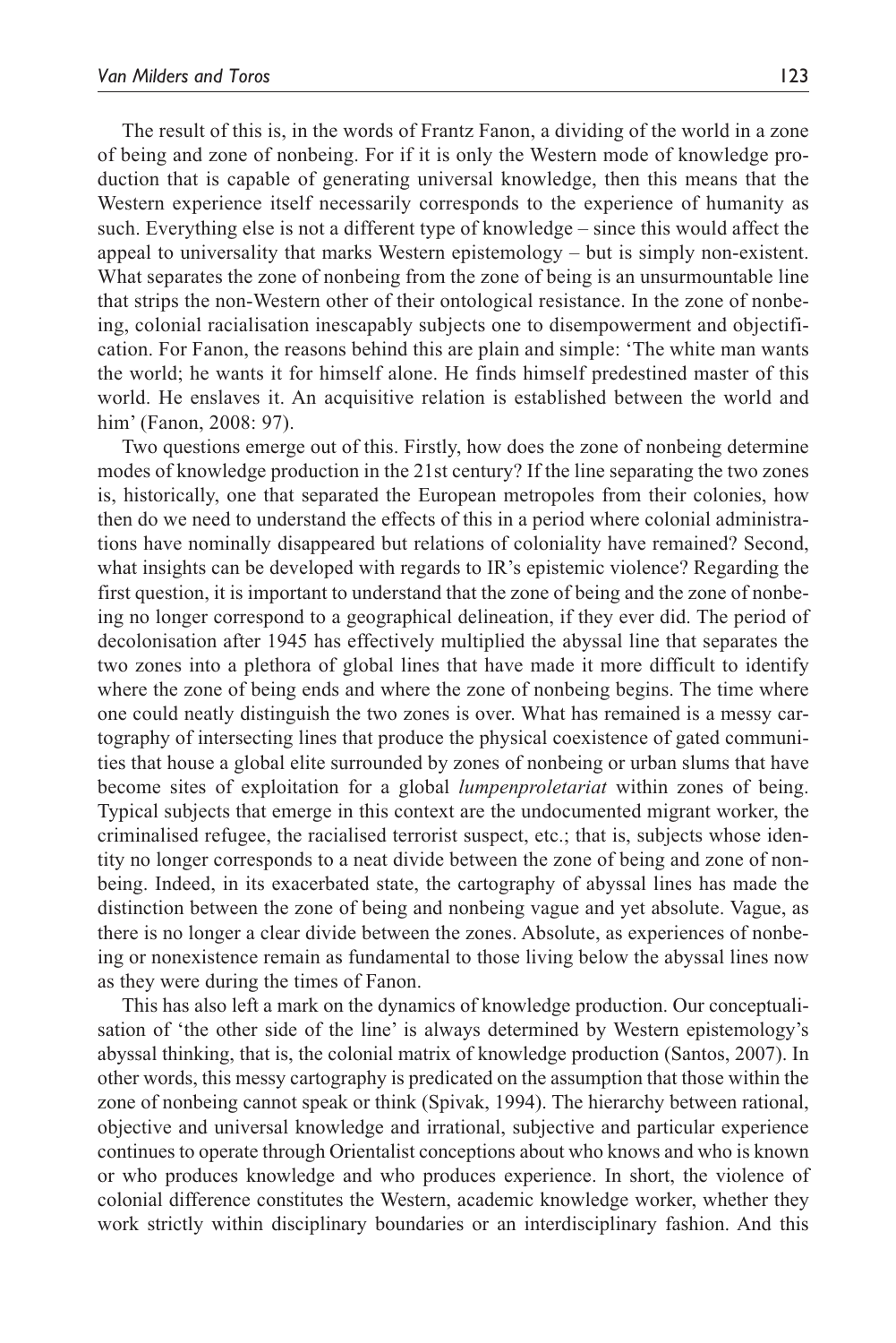brings us to the second question: what does this mean for knowledge production in IR? Here we point to the ontological gap between knowledge and experience that has recently been articulated as a critique of the role of the expert as an Orientalist subject (Kynsilehto and Puumala, 2015; Sylvester, 2011, 2012, 2013).

Indeed, the 'international' nature of IR and of its scholars make the discipline a 'frontline' discipline that often resides in practices along the abyssal lines between the zones of being and nonbeing. This is caused by the object of enquiry of the discipline – formally the power relations between states but, as is increasingly recognised, the power relations between people. It is also caused by the practices of the discipline – the need to perform the role and lifestyle of the international expert for research, dissemination and increasingly impact. There are many ways in which this is distributed across the discipline, yet what the iterations of disciplinary violence in IR tend to have in common is a further proliferation of the limits of IR as essentially an abyssal line. This concerns, for instance, the decadent or disciplinary nature of mainstream IR, widely critiqued elsewhere (such as in Ashley and Walker, 1990 and Weber, 2014 to name but two separated by decades). However, critical strands of IR theory might have, despite their efficacy at exposing the violence performed by mainstream IR, implicitly (and presumably undeliberately) contributed to the image of the critical theorist as an expert or intellectual, characterised by the privilege to withdraw politically and theorise both systemically as well as globally (Linklater, 1996). This image subsequently solicits and naturalises a range of theoretical inquiries that not only stem from the zone of being but also, as mentioned above, continue to demarcate an abyssal line around the discipline. This has, in recent years, allowed for the continued support for Western military violence in post-colonial states, even when such instances have had disastrous effects (see debate between Dunne and Gelber, 2014, Hehir, 2015, and again Dunne and Gelber, 2015 as well as the critique of feminist support for war in Afghanistan in Wibben, 2011). The violent nature of IR is also evident from its inclusion of non-Western forms of theory (typically presented as reactionary and anti-Western) on the premise that they do not challenge the discipline's inherently Western epistemology (Buzan, 2018). The violence of IR theory is then characterised by its capacity and often willingness to maintain relations of both material as well as epistemic coloniality.

This article is not about pointing accusatory fingers at specific instances of disciplinary and epistemic violence, which would indeed aid to exceptionalise said violence. Yet the question remains: what marks the violence of IR that cannot be solely attributed to the fact that it is a discipline like any other, and can we study IR without reproducing said violence? To clarify, the type of violence we are talking about is not merely the direct violence of physical and material force or the indirect violence of the aggregate actions of social groups or institutions, such as a refugee crisis or the concentration of wealth. Rather, it is the violence of pacification: a form of domination that (re)structures the political order and ensures that violent resistance against it is infrequent (Baron et al., 2019: 203). The violence of pacification is often inconspicuous, yet it operates through means of coercion that are rendered visible whenever they are resisted. As such, it is similar to Slavoj Žižek's discussion of the maintaining function of objective violence in capitalist ideology that incites the eruption of subjective violence of anti-capitalist struggles and riots (2009). In IR, this pacification is distributed through the so-called liberal world order, often celebrated for bestowing the world with liberal peace and a decline of violence (Ikenberry, 2009;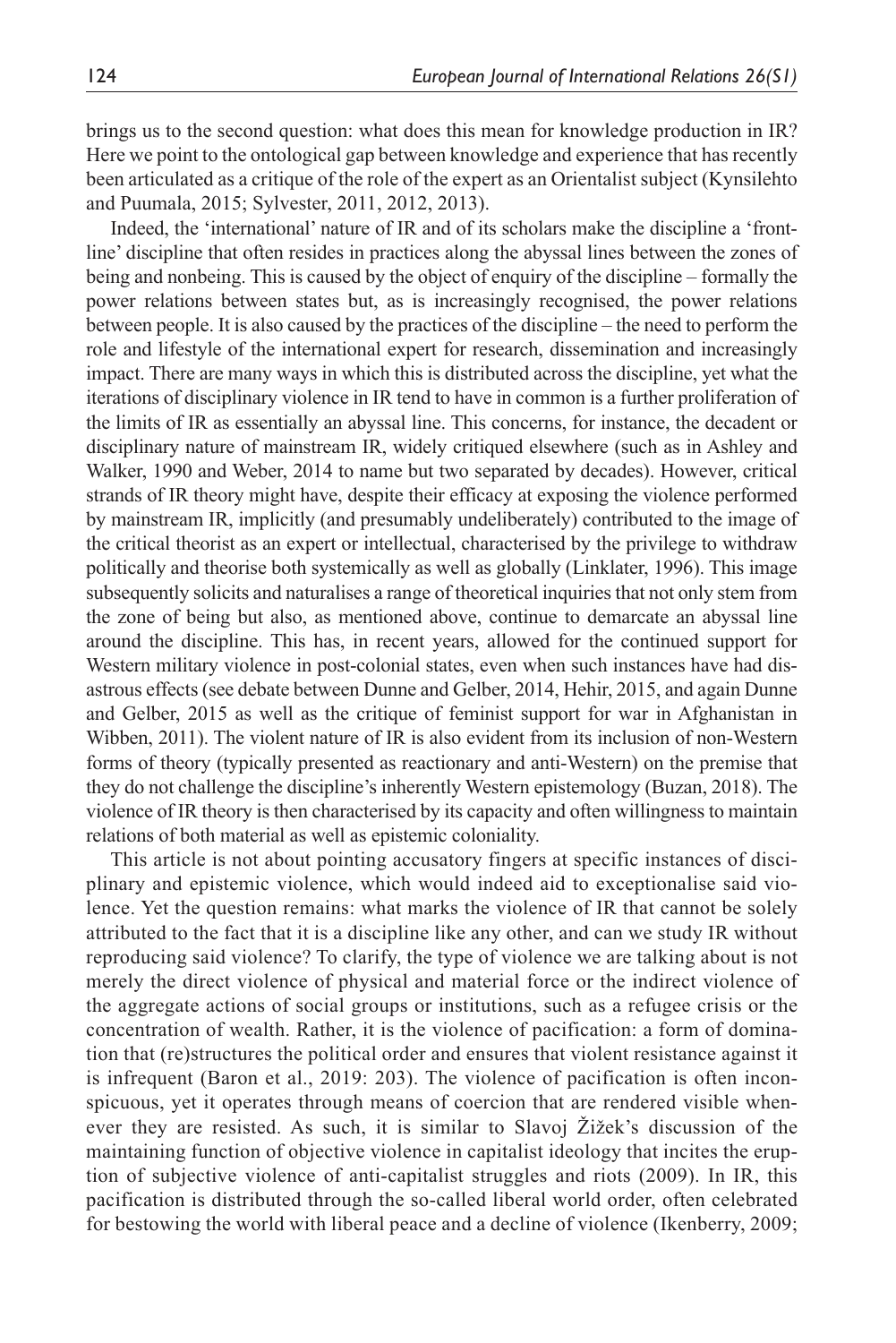Pinker, 2012). Yet liberal pacification is still violent, as 'it coerces a specific type of liberal docility, while also preventing types of resistance that might be understood as violent, including riots, insurrections, civil wars, and inter-state wars. Pacification reveals the ongoing violence at the heart of a political project that imagines itself to be against violence' (Baron et al., 2019: 207). As it concerns the shaping and maintaining of a political order that seeks to hide its apparatus of violent coercion, the violence of pacification also intersects with the epistemic violence that is distributed through a colonial epistemology. It is indeed the epistemic violence that seeks to silence marginalised groups such as the subaltern nonspecialists, the illiterate peasantry, and the urban subproletariat (Spivak, 1994). Through IR's violence, the international is reconfigured into a discipline that silences these voices in a seemingly non-violent way by subjugating their experiences as in need of translation or assimilation into expert knowledge that can be evaluated against disciplining/disciplinary criteria, that is, impact. So as opposed to trivilialising IR's violence by exceptionalising it, we rather seek to highlight the deeply embedded nature of this violence across the discipline, although of course distributed to varying degrees.

For this, we adopt an insider position and choose to make ourselves 'the target of [our] own words' (Inayatullah, 2010: 2). In the next section, we therefore seek to explore the violence of IR by engaging in a first-person account of Toros' research and impact work, highlighting the layered practices of violence that she knowingly and unknowingly participated in. This autoethnographic approach is best understood as an attempt 'to show rather than tell' (Inayatullah, 2010: 2), showing through words but also through photographs that aim to further draw the reader into the experience of the IR scholar's practice and role as an international expert. Such an approach is particularly relevant when engaging in a discussion of violence. Indeed, as argued by Antonius Robben and Carolyn Nordstrom, an anthropologist who believes in writing 'A Different Kind of War Story' (Nordstrom, 1997), 'to be able to discuss violence, one must go where violence occurs, research it as it takes place' (1995:4). We are the locus of this research into violence.

Considering our complicity in the epistemic violence but also, as we shall see in the next section, in structural violence, the choice to examine ourselves as the locus and agents of violence is the most obvious research design for this article. By exposing ourselves and putting the 'I' at the centre of the narrative, we are also rejecting what Naeem Inayatullah calls the 'fictive distancing' and its claims 'to greater precision, accuracy, and insight into the workings of natural and social processes' (Inayatullah, 2010: 5) to which IR remains wedded despite some impressive tugging by scholars adopting feminist (Enloe, 2014; Sylvester, 2013; Wibben, 2011; Zalewski, 2006) and critical narrative approaches (Inayattulah, 2010; Dauphinee, 2013; and more broadly the *Journal of Narrative Politics*). As they have argued and demonstrated, ethnographic and autoethnographic narratives are not narrations of IR, they are IR, indeed just as IR as quantitative and more traditional qualitative approaches. Thus, the following section should not be understood as an illustration of the theoretical argument made above  $-$  a 'case study' as such – but rather is to be understood as a central part of our argument on IR's practices of violence.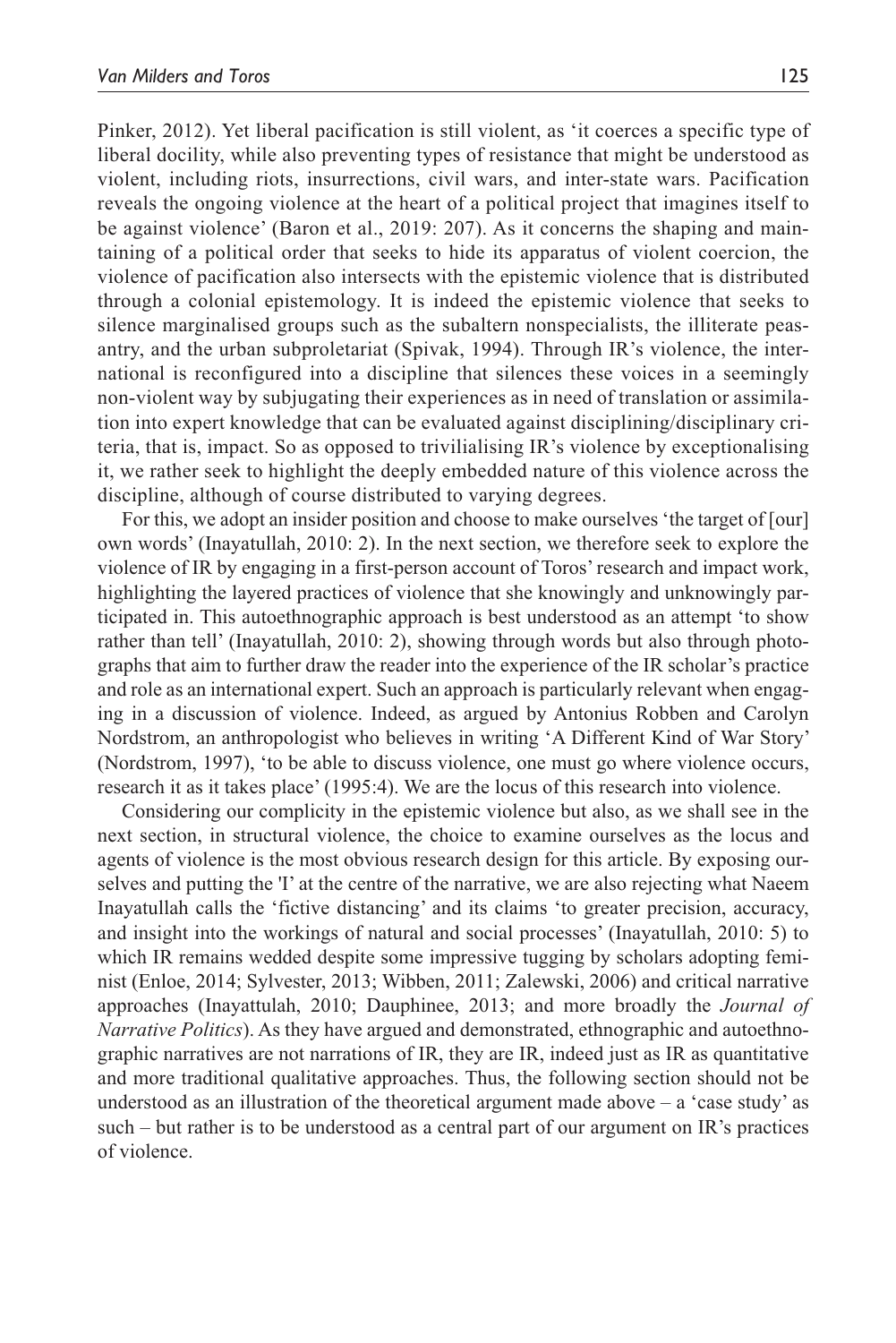#### **I am the International**

Mogadishu International Airport is *also* an airport where, like in many others around the world, people travel in and out every year. The particularity of this airport is that some travel to stay – to make it their 'home.' Indeed, Mogadishu International Airport is now primarily a vast compound on the city's coast sealed off from the rest of the city by kilometres of impregnable walls on the one side and a patrolled and shark-inhabited Red Sea on the other. The compound – known as MIA in the 'international community' and 'Halane' among Somalis – houses the United Nations Mission in Somalia (UNSOM), the British Embassy, portions of the African Union peacekeeping mission in Somalia (AMISOM), the EU delegation, U.S. military advisors and other military outfits, representatives of dozens of international NGOs, private security and military contractors and international contractors more broadly. In this corner of the global 'messy cartography, ' these foreign actors have succeeded in establishing a zone of relative safety and comfort in which they produce themselves as the international community here to help Somalis and Somalia – that zone of nonbeing just outside the gates – achieve statehood, security, development, and so on.

Mebrak Tareke, a communications specialist with the UN who lived in MIA, calls it a 'no man's land' (Sahan Journal, 2015). When I visited in February 2018, I did not find a no man's land: It was a white man's land. Although officially in Somalia – it is not extraterritorial as an embassy can be – Somalis do not control access to MIA. They are relegated to the zone of nonbeing, behind the wall. Indeed, Somalis recount the humiliation of even members of Somalia's federal and regional parliaments being turned away from the gates of the compound. 'Your name has to be on the list', a district commissioner of Mogadishu tells me. The list of course changes; it is updated. In August 2018, for example, AMISOM, which ensures security for the base, announced that it would 'begin a comprehensive re-registration exercise of all civilians who have access to the base camp' (AMISOM, 2018).

Despite the restricted access for Somalis, it is here that the election of the Somali president took place in 2017. This could be seen as ironic – it is in this land to which ordinary Somalis have no access that the most important formal political process of the past few years took place. But in the distinction between zones of being and nonbeing, it is natural that such a political process takes place in the zone of being. This is where democracy starts – it begins with the internationals. It is from this area that modernity emanates with the supposed aim of spreading into the zone of nonbeing. MIA, like 'Europe' and 'the West,' is indeed both a place and an idea that is produced through an epistemic conjuncture that facilitates abyssal thinking and produces the zone of nonbeing as also a place and an idea. Just as with Europe, MIA is based on the idea of the international community it hosts as 'benevolent, rational, active, developed and solely capable of protecting humanitarian concerns through intervention' into the Somalia beyond the walls of MIA, the zone of nonbeing understood as 'violent, irrational, passive, undeveloped, and in structural need of intervention'. MIA brings out into the open an institutionalisation of a 'hierarchy of peoples', indeed racism as a 'political system, a particular power structure of formal and informal rule' (Mills, 1997:3).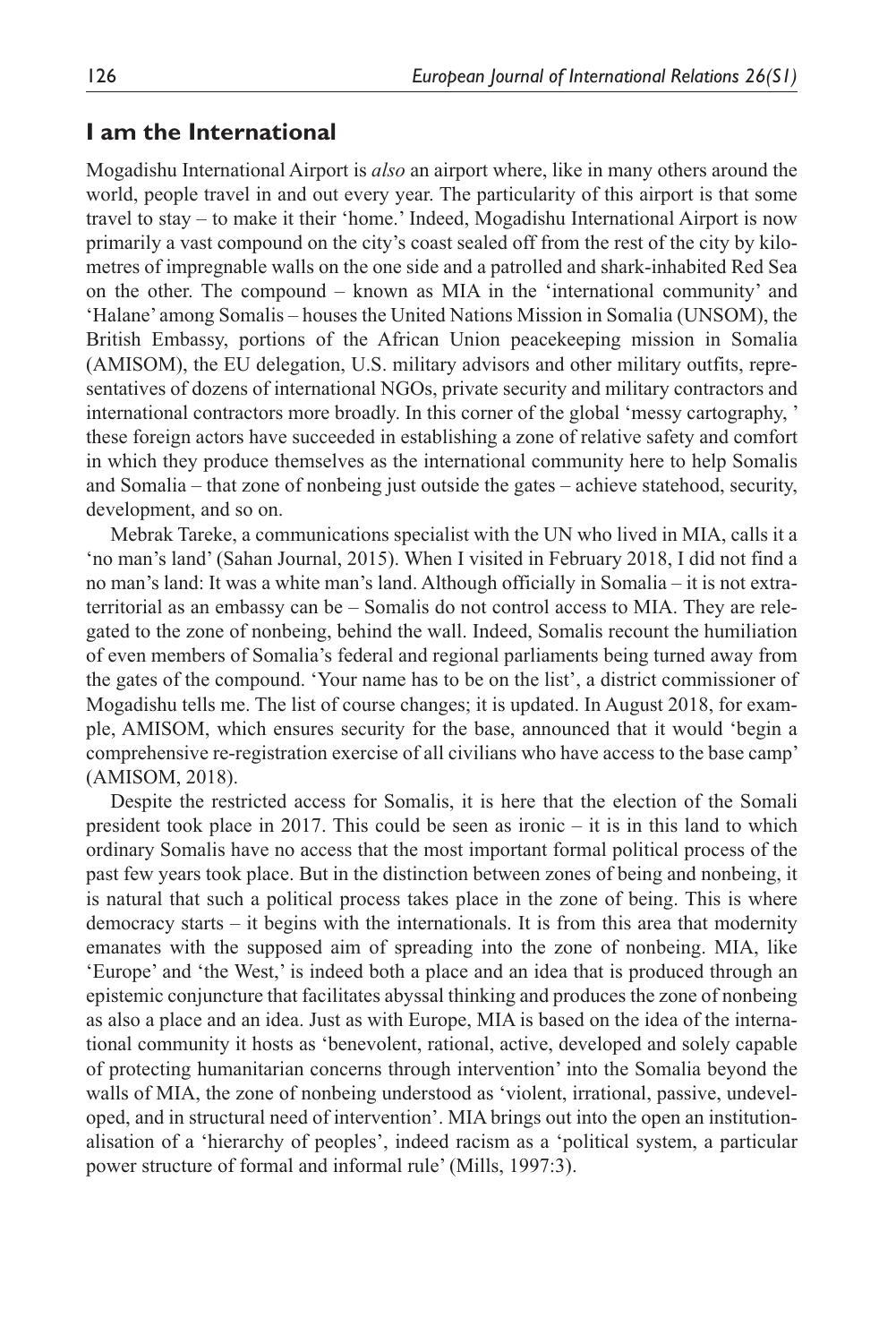

Cemetery of retired African Union MRAPs (Mine-Resistant Ambush Protected vehicles) by the beach of MIA.

I was invited to a three-day workshop in MIA by UNSOM (as noted by Cohn (1987) abbreviations are currency in this world) to present a paper I co-authored for them (Toros and Harley, 2018) on the potential prospects and pitfalls of opening dialogue with the non-state armed group al-Shabaab. The interdisciplinary workshop, 'Colloquium on Peace and Reconciliation in Somalia,' gathered two-dozen scholars (IR scholars, anthropologists, sociologists, economists, peace and conflict scholars), practitioners and local civil society organisations to discuss how to achieve peace and reconciliation. I recognised openly that I had no real knowledge of Somalia but I joined forces with a co-author, Stephen Harley, who lived in Mogadishu (not the airport but the city) for years, working in counter-terrorism and strategic communication. I justified my presence (to myself and others) on the basis that I was bringing 'theoretical' knowledge of negotiations and dialogue with non-state armed groups, based on a decade of publications on the topic (Toros, 2008, 2012). What I did not realise at the time was that I was reproducing an epistemic violence in my very proposal to offer such 'theoretical' – read universal – knowledge. Although I recognised that I could not tell Somalis anything about their land and their conflict that they do not already know and know better, I believed that I could bring something else that they did not have access to: theory. This is what Ramon Grosfoguel calls the white man's claim to 'universal truth beyond time and space' (2011).

Indeed, by believing that I could bring theoretical knowledge from the zone of being that can be latched onto the empirical knowledge I found in Somalia, I was – I understand in retrospect – reproducing the zone of being as a zone of expert knowledge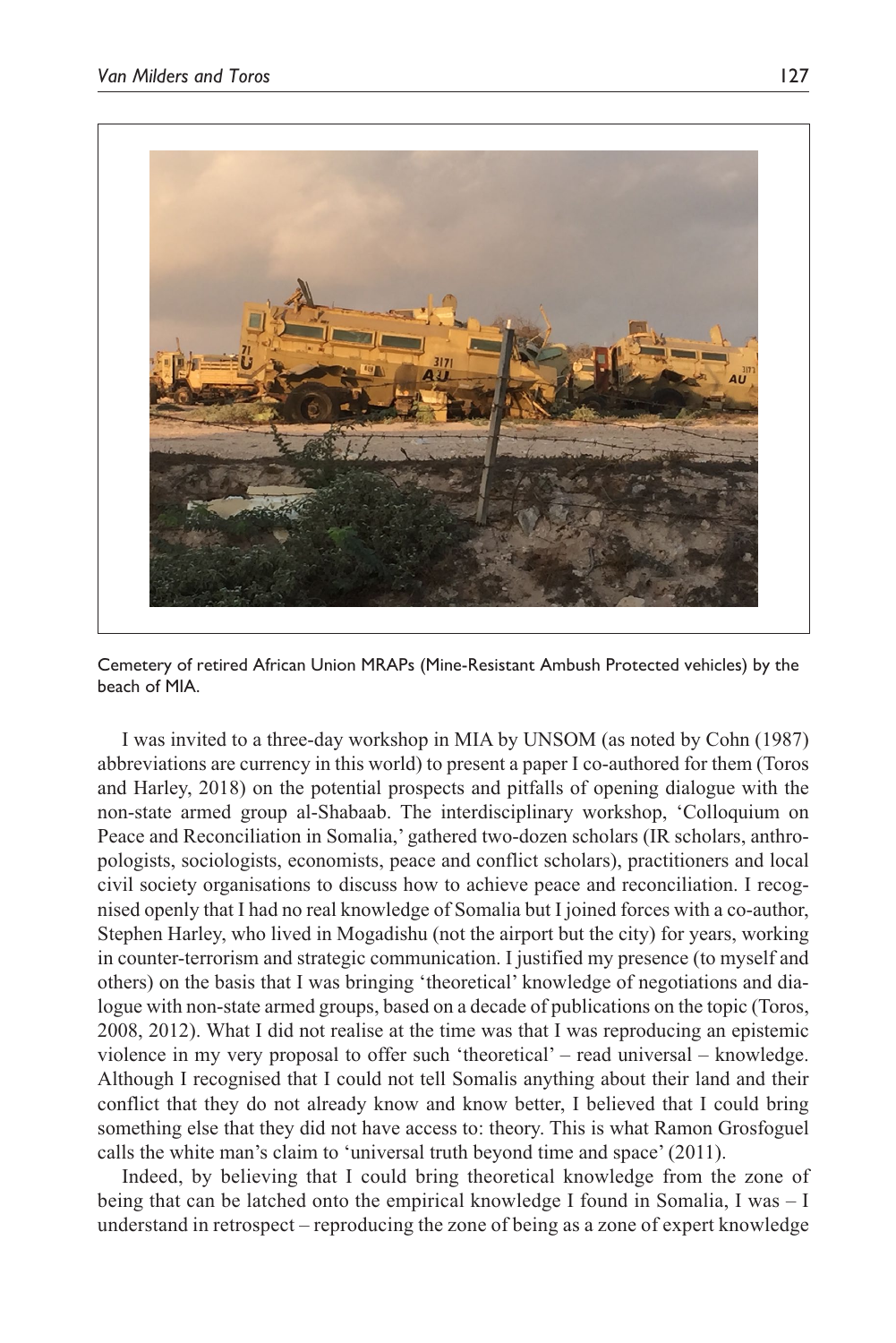and the zone of nonbeing as a zone of lived experience. I was turning Somalis into nonbeings incapable of thinking or talking for themselves and in need of international experts to do it for them. This was sustained by the belief that *their* level of development in the academy or in the practitioner world *had not yet reached mine*. Possibly even worse, I incorporated in my paper the need to examine 'the ongoing role of elders and how they may offer a particularly effective pathway toward engagement with Al-Shabaab' (Toros and Harley, 2018: 442). Through such an inclusion of 'indigenous' approaches to dialogue and conflict resolution, I was appropriating local knowledge *into* my 'universal truth beyond time and space' and thus successfully hiding the violent imposition of my Western claims to universality through theory.

My claim to universality also erased my womanhood and my years of research and teaching on the central role of lived experience in understanding war and conflict (Toros et al., 2018). To *some* degree unknowingly, I took on the role of the colonial white man, a role I accepted and was recognised as legitimate in despite being a white woman. My belief in the contribution I was making by bringing theory to the event – one of the many mostly white scholars from the Global North doing so – and others' recognition of me as a legitimate theorist, placed me in this position of epistemic violence, while at the same time erasing it. Indeed, arguably my attributed and self-attributed gender identity as woman appeared to be less a factor in the recognition of my capital in MIA than my positionality as scholar from the zone of being capable of bringing objective universal knowledge (theory) to those (others and often women) only capable of subjective individual experience in the zone of nonbeing.

If the violence of my epistemic practices was not clear to me at the time, my participation in structural violence, in this case in the forms of violent economic and social practices, was acutely so. Indeed, my participation in the economy of MIA and of the system of international expertise more broadly was extremely clear to me. From the fact that a bottle of Vermentino Sardinian White Wine cost less in the UN bar in MIA than in Rome (Is the company that caters to all the UN Staff in MIA paying *any* tax *anywhere*?) to the fact that I was sleeping in a custom-made container built in Croatia in a fortified camp called Chelsea Village for \$175 per night, the violence of MIA was jarring and impossible to ignore. Indeed, everything in MIA is aimed at reassuring me that my life is worthy of protection and care. The contrast with the dangers and discomfort of life on the other side of the wall is repeatedly and explicitly pointed out to me. These are words of reassurance that in fact hide a colonial structural violence: the beings within are worthy, the nonbeings outside are not.

Chelsea Village, 'your home in the heart of the Mogadishu International Airport zone,' best exemplified the violence. The camp, right off the airport's runway, is controlled (via a variety of companies) by Richard Bethell, now Lord Westbury MBE, a veteran of the British Army and a key private military and security contractor since the 1990s with operations across the world from Colombia to Iraq. His company offers services from maritime security to 'client extraction' (Hart International, 2019). The camp offers security – the ex-South African military now Chelsea's security officer was very reassuring, as was the dark bunker in which 200 people can hole up if the MIA perimeter is breached – but also comfort: A highly equipped gym, drinkable running water, Wi-Fi and the option of a lobster and white wine dinner on a wooden terrace dubbed 'the pirate ship.' Perhaps most tellingly, the paths between the rows of welded steel containers are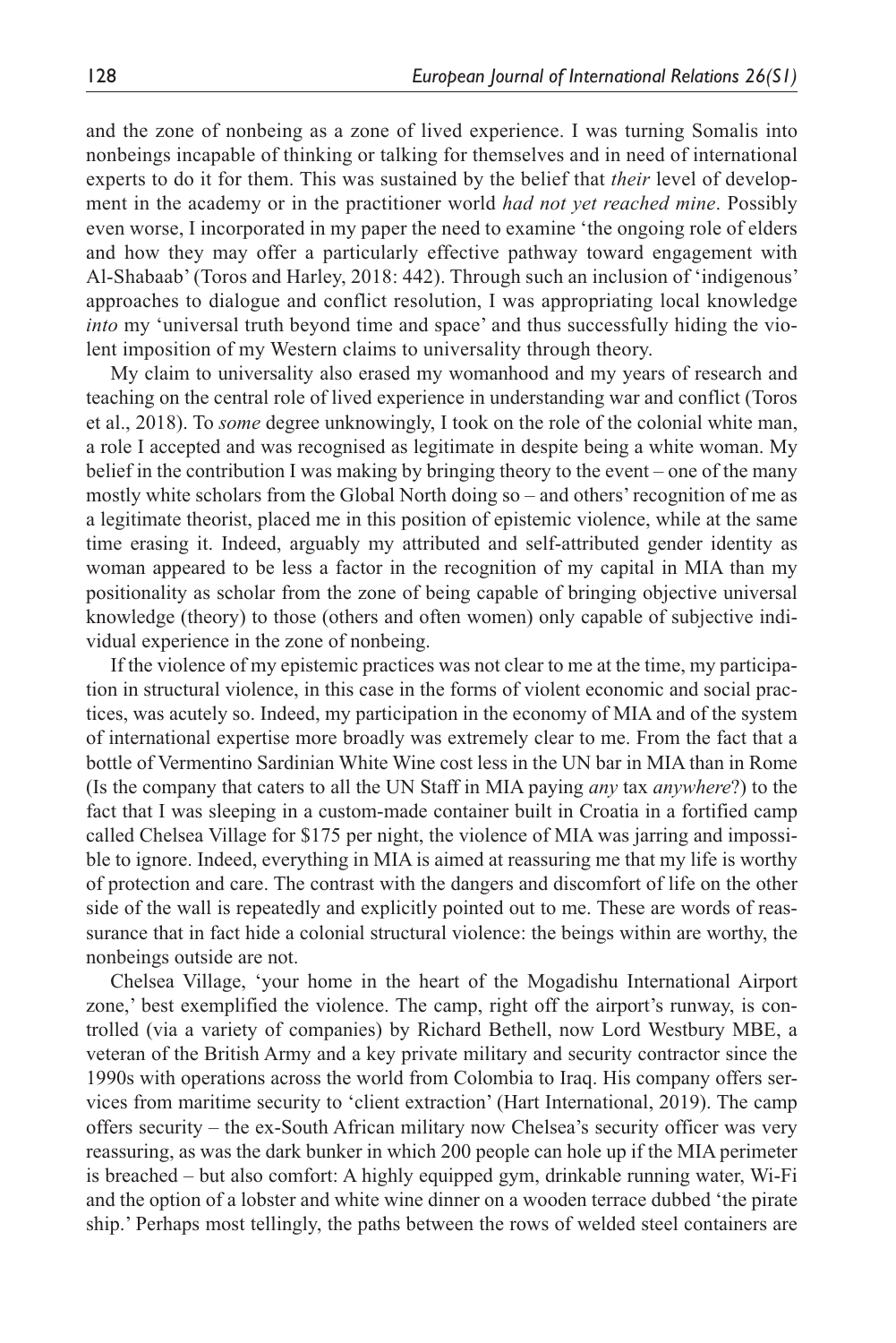named after iconic (and elite) London addresses: 'While we're not sure which "road" you'll be staying on at Chelsea Village – Oxford Street perhaps or possibly Covent Garden – one thing is certain: your room will be of an exceptional standard' (Chelsea Village, 2019). Chelsea is more than an accommodation (a place), it is an idea. It is an idea of exclusiveness – of 'exceptional standard' – amidst what is viewed outside its gates as a war zone, a zone of nonbeing. In the messy cartography discussed above, Chelsea Village *is* Europe/the West. As such, my presence in MIA, my staying in Chelsea Village becomes a cog in the economic machine that sees the transfer of public European money to private European enterprises using non-European lands as simply a locus and excuse for such transactions. In this case, money donated by the Norwegian government to the UN Mission in Somalia 'to generate a body of research that will enhance efforts at conflict prevention and reconciliation' (UNSOM, 2018) was finding its way into the accounts of Lord Westbury, major private security and military actor in London.



The 'Pirate Ship' terrace in Chelsea Village.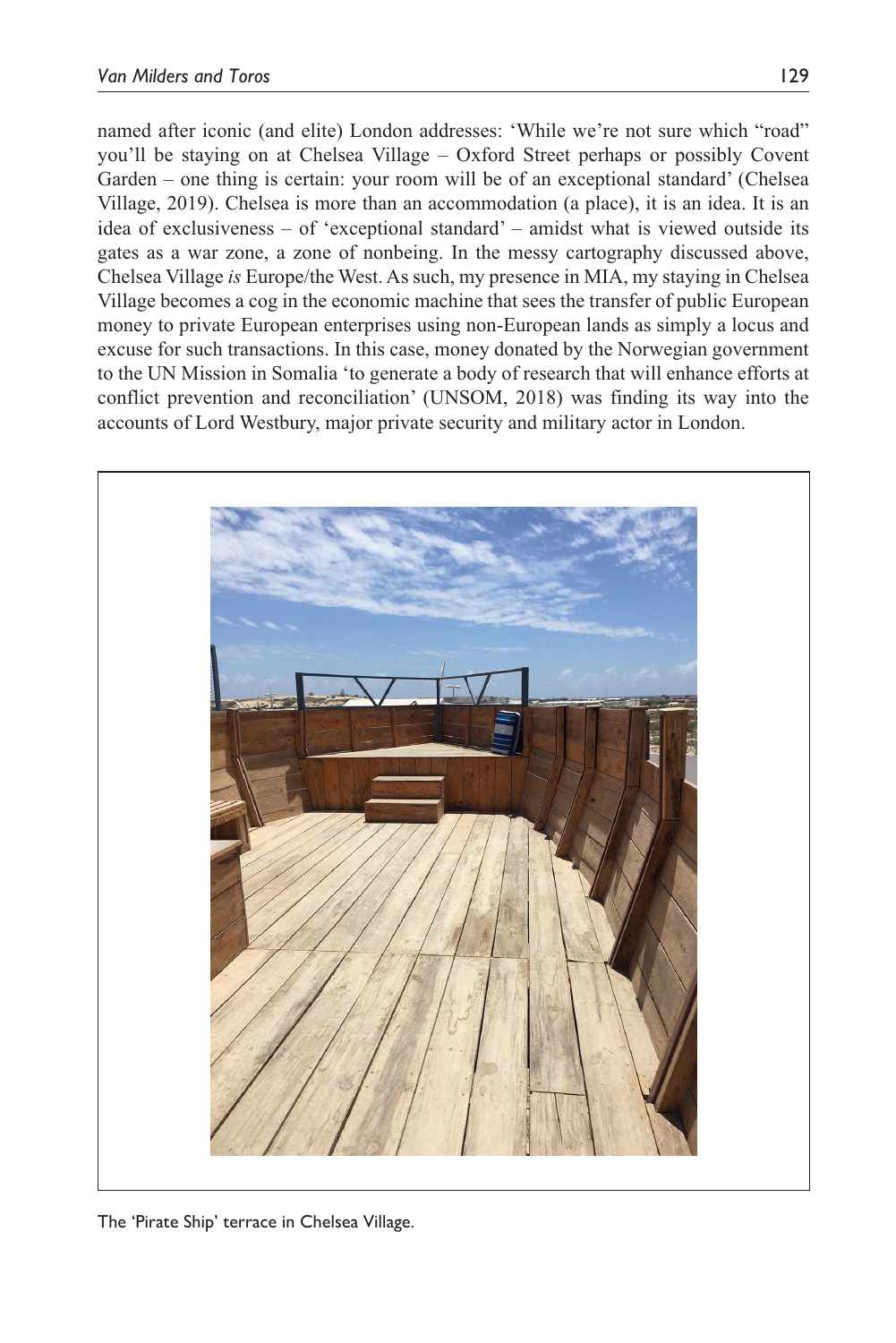Added to the knowledge of the economic violence that my presence in MIA was contributing to was knowledge of the social violence I was contributing to. I was aware of the offensive nature of MIA for many Somalis. I was part of an international system or a system of internationals who want to see war, but from the safety of behind a wall; who want to help those suffering in conflict but without taking the risks or experiencing the deprivation that comes with conflict; who want to bring knowledge *to* Somalis, without receiving knowledge *from* them. Most Somalis – although not all – are in fact 'removed from the dialogic situation' (Fabian, 2006: 86), their names are not 'on the list'. Some Somalis indeed are on the list – ministers, senior government officials, civil society leaders, Somali academics (some flown in from London) – but most Somalis are not, and the invitations and the vetting is done by the internationals.

It is thus not in ignorance of my violence that I entered this system and the space/idea of MIA. I may not have been aware of my epistemic violence, but I was very aware of my complicity in economic and social violence. And I was not exceptional in this. Julian Brady, the head of the Office of the Coordination of Humanitarian Affairs (OCHA) in Somalia, recognised recently that 'sceptical Somalis call [MIA] "the occupied territories"' and that 'ordinary Somalis will find it difficult to access areas of Halane other than the civilian airport terminal' (OCHA, 2016). At a 2018 meeting, the former head of the UN mission said Somalia was better off with decisions being made by Somalis than by 'a UN guy sitting in a bunkerized environment in Mogadishu'. This feeling can emanate all the way down to short-term UN contractors, such as Mebrak Tareke, who, when interviewed by Al Jazeera, said she did not 'like the idea of setting myself apart personally from the local community and traveling in visibly armed vehicles [. . .] it creates a gap between me and the locals. And I think that it breaks trust' (Sahan Journal, 2015).

The key question however is whether such knowledge – theirs or mine – necessarily changes behaviours? I am not trying here to find excuses for my participation in the colonial violence of MIA but rather want to argue that knowledge does not necessarily alter the material circumstances – financial, security and other – that govern the space/ idea of MIA. If knowledge is key to violence and power, so is materiality. If knowledge matters to our self-understandings, so do our embodied practices, as argued by Catriona Standfield in her analysis of gendered practices of diplomacy in this issue. Violence is not something internationals do or a space they/we enter, it is a defining element of who internationals are. We not only *act* as internationals, we *are* internationals.

Indeed, if Somalis feel excluded, shut out of a centre of power in MIA, many internationals feel shut into MIA. Life insurance, kidnapping insurance, and medical repatriation insurance – indeed any 'risk assessment' – makes leaving MIA logistically difficult and extremely costly. I would not have known how to leave the airport – I never even saw Medina gate. Planning a previous trip to Mogadishu for research, I looked into carrying out interviews with Somalis not authorised to enter MIA. Such interviews would happen at the Peace Hotel or the Jazeera Palace. I was told the trip would cost \$800 to do the 600 metres from Chelsea Village to the Peace Hotel and one kilometre to the Jazeera Palace. The cost is due to the need for two armoured vehicles and six security guards ('one international, five Somalis') to ensure security on this trip. Some Somalis I have spoken to since have scoffed at this: 'You could walk it!' they insist. But I *cannot* walk it. I cannot because it invalidates my life insurance – potentially leaves my children poor as well as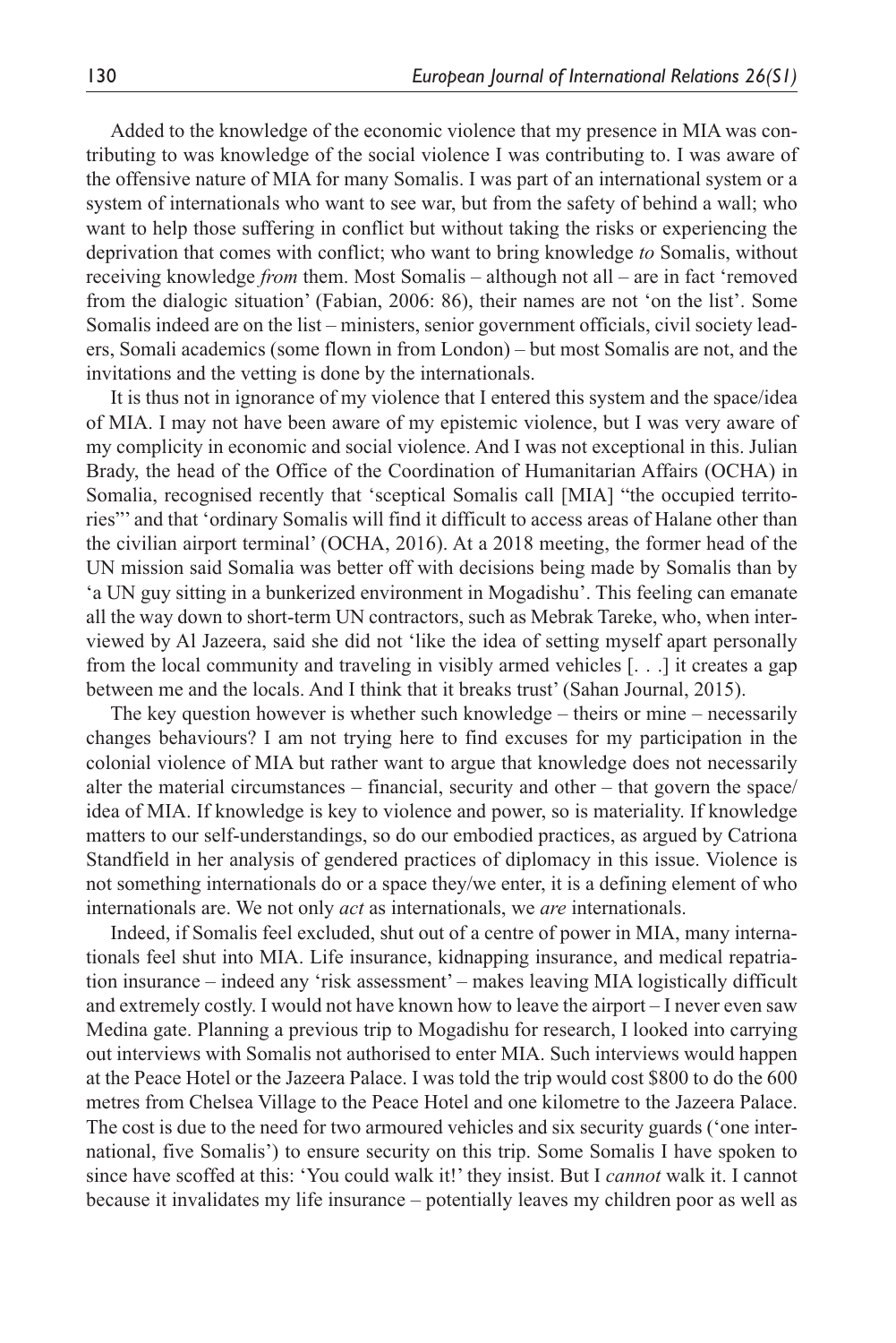

Warnings against swimming in the shark-inhabited waters off MIA.

orphans. It invalidates my medical repatriation insurance and goes against the risk assessment I promised to follow back at my university.

Breaking the written and unwritten rules of how an international should behave has costs beyond the immediate. Indeed, there are reputational costs and ensuing career costs to breaking the rules. The Orient is a 'career', as noted by Benjamin Disraeli (Said, 1978). It has long been a career for the political and economic elites of the West in diplomatic missions, international NGOs and foreign investment. Perhaps most importantly here, the 'Impact Agenda' of Britain's universities has made the Orient part of my career. Indeed, I am in MIA to have 'impact', as I have been selected as an Impact Case Study by my university. Impact case studies have become a key element in the cyclical Research Excellence Framework (REF) exercise that determines how much money a university receives for research from the British state as well as its ranking in league tables consulted by future students (and their often fee-paying parents). Crucially, achieving a 4\* on an impact case study – the highest grade – is the monetary equivalent I am told of seven 4\* publications for the REF.

Leaving MIA, refusing to follow the rules and refusing opportunities to 'impact' the 'relevant stakeholders' would have very real implications in terms of my chances for promotion, the amount of teaching and administration I am asked to do and the worth I am ascribed by others and indeed myself. My knowledge – first of the economic and social violence, then of the added epistemic violence that I am complicit in – does not change this. It is thus not simply ignorance or knowledge that brings me into MIA but,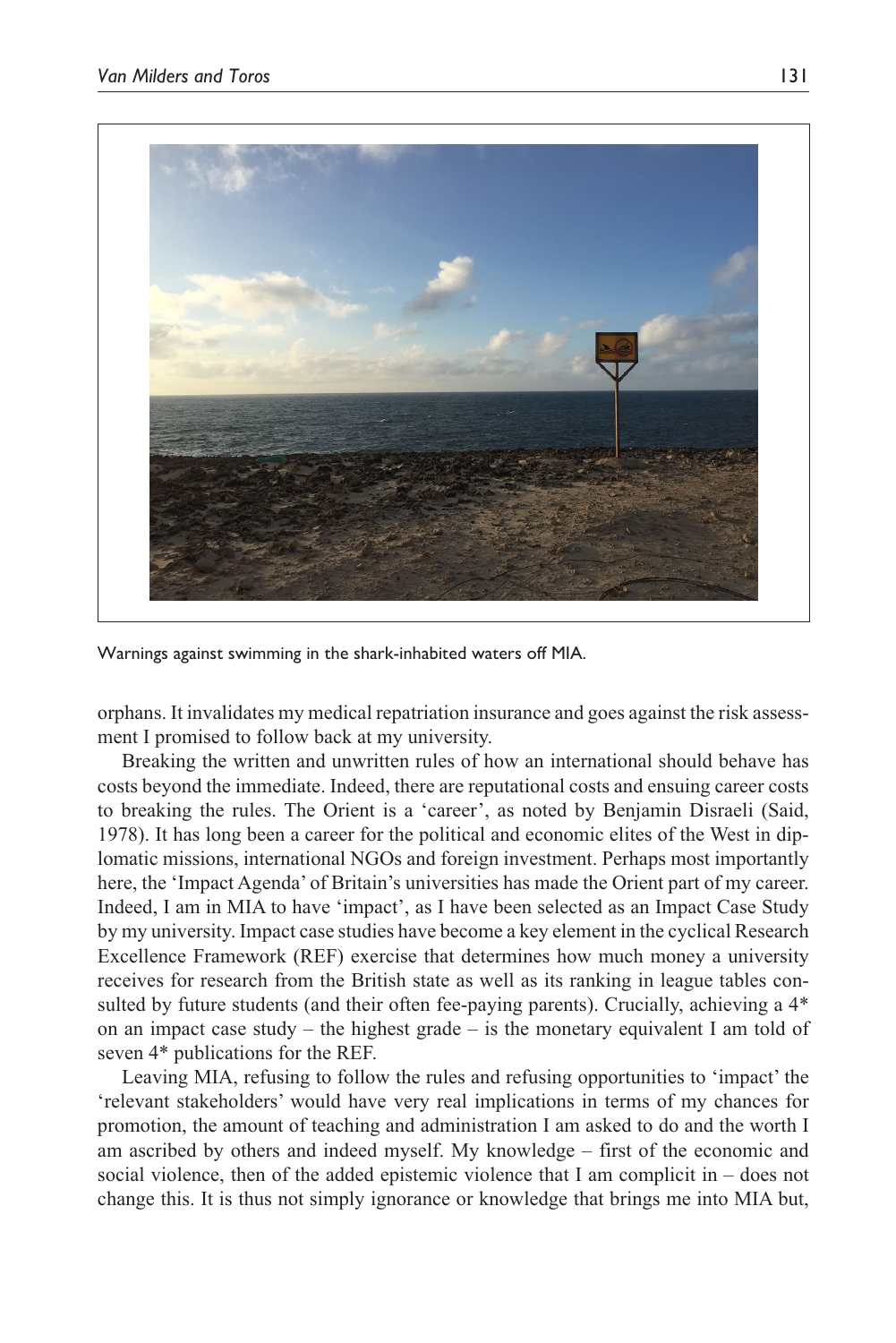worse still, co-optation and complicity in a system of which I am personally a beneficiary. The Orient, embodied at the moment by Somalia, is my career. But it is also far more than this: I *am* the international. Thus, I cannot leave MIA because I have internalised the fear associated with entering the zone of war, the zone of nonbeing. I want to remain in the zone of being, as that is where as an international I belong. I feel I cannot escape the role I have been assigned and have taken on. The Orient is thus not just a career but also a rationale for my very existence. It *is* my skin – the only skin I have. If I shed it, I fear I am left with just raw flesh and bones exposed. Such a shedding requires accepting a vulnerability – no doubt a vulnerability that those in the zone of nonbeing live with every day – that I am incapable of accepting. Thus, I not only see the violence in me, I live it. I see the racism as a political system *and* embody it.

A career as an IR scholar today often means engaging in more than the epistemic violence of the discipline and requires that one participates in indirect violence exemplified here by a simple trip to present at a UN colloquium on peace and reconciliation in Somalia. Disciplinary success increasingly requires this, and there are indeed growing pressures on academics to take part in the international system, a system that has been clearly exposed for its grounding in direct, colonial violence. Crucially, however, what has been put forward here is not only a narrative of structures that drag the IR discipline into violence but also one of co-optation and complicity in which IR's knowledge producers actively take part.

#### **Small acts of recognition and a position of discomfort**

The last two sections have outlined how  $IR - in$  the discipline and in the scholar-asexpert – is intrinsically violent. We understand this violence to involve a politics of knowledge production that informs the theory but also the practices of knowledge workers or academic experts. It is specifically through the role of the international expert, which resonates within a colonial class of knowledge workers, that the distribution of disciplinary violence is reproduced. The question thus becomes what we – as critical scholars – can do. One answer could be withdrawal from colonial spaces in favour of participation in alternative forms of knowledge production. Although in themselves commendable and sometimes necessary interventions, we argue, however, that if withdrawal or participation in alternative sites may be possible in the academic world of conferences and workshops, the increasingly central position of the impact agenda further complicates attempts to lead a non-violent scholarly existence in IR. Other critical scholars, particularly feminist scholars, argue in favour of focusing on the marginalised – not only women – to bring their lived experience but crucially also their theorising into IR (Ackerly and True, 2008: 698; Sylvester, 2011, 2012, 2013). This, we would agree, may be a better route towards responsible or ethical scholarship. The question remains, however, whether and how critical scholars should remain in IR as a discipline and as a practice, and whether and how they should engage in impact activities with powerful and often violent actors. Indeed, the question is whether or not to remain on the inside.

For some, it is imperative to withdraw. Richard Jackson, for example, has compared those working with state actors to 'medical professionals who collaborate with torturers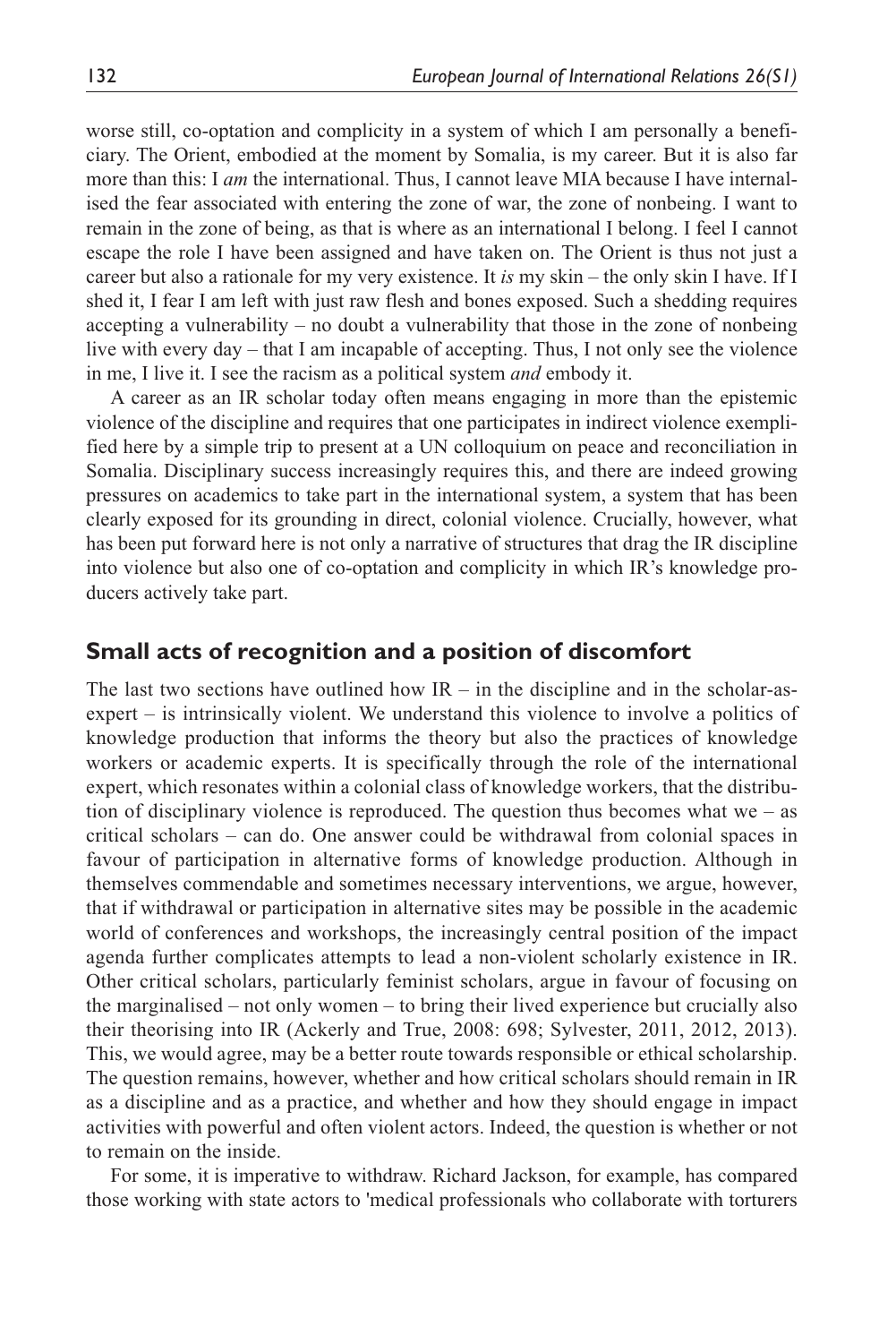in an effort to improve prisoner welfare' (2016: 121). He argues that critical actors should refrain from any engagement with state actors other than to carry out research *on* them and their practices, aimed at 'highlighting the state's crimes and plainly stating that state actors need to end their violence' (Jackson, 2016: 125). Scholars should instead focus on supporting resistance and counter-hegemonic forces: 'social movements, human rights groups, protestors, oppressed groups, and humanity at large' (Jackson, 2016: 125). In the framework presented here, this means choosing to cross over into the zone of nonbeing. This approach – which offers the comfort of disengagement – is certainly appealing and has an internal coherence that is enviable. However, it withdraws critical voices from policy conferences and workshops, calls for evidence and other instances that have the potential to directly affect state policy. To use Toros as a small but telling illustration of this, her withdrawal could deny an open discussion of negotiations with al-Shabaab in Somalia in a public setting in the presence of federal government ministers and advisers. It would, in short, mean leaving the zone of being intact and unchallenged from within on this specific question. It assumes that the zone of being can only be challenged from the outside, from the zone of nonbeing. It also assumes that we *can* enter the zone of nonbeing, that we (those born into the zones of being and thus recognised as subjects/ actors) can simply slip across the abyssal lines and their boundaries separating these spaces/ideas. But as exemplified by the narrative in part two, such a crossing is difficult if not impossible. It is also potentially another form of incursion of a being into the zone of nonbeing to 'help,' 'save' or 'educate'.

What we are more interested in here is how we can challenge the violence of the zone of being, *our* violence. Thus, what we aim to explore is how to remain 'in'– in Mogadishu, in rooms with Western military and defence officials – while refraining (as far as possible) from participating in structural and epistemic violence, and indeed challenging it. Such a staying 'in' would allow critical IR scholars to uncover the fissures (Horkheimer, 1982) that exist in all structures of violence, and attempt to expose them and enlarge them. Before elaborating on this, it is important to point out that such an attempt is not rooted in the belief that we can find a path towards a completely ethical future in IR scholarship. Just as we argue that there is no ethical past to ground ourselves in – on the contrary, there is only a violent past – we are not contemplating the possibility of an ethical future free of tensions and violence. Such a stance is not of the purview of critical scholars, as it is inevitably based in the misrecognition of violences that always mark – to some degree – human social relations. Our aim is far more modest and thus hopefully more honest in that it seeks a path of discomfort that is ethical *enough* to allow for an engagement with today's power structures, which we continue to insist are in need of critique and countering, also from within.

Drawing some foundations from research on the everyday and the banal, we want to argue in favour of *almost insignificant acts of subversion* in the zones of being. These are acts that are so small that, for example, they cannot be used as a reason to exclude scholars from a gathering or even indeed to refrain from re-inviting them. They are *almost* insignificant. It is in the almost however that we seek ethical moments that have the potential to highlight and enlarge the fissures of violent power structures. Just as banal nationalism (Billig, 1995) can be 'significant and political' and instances of 'everyday peace' and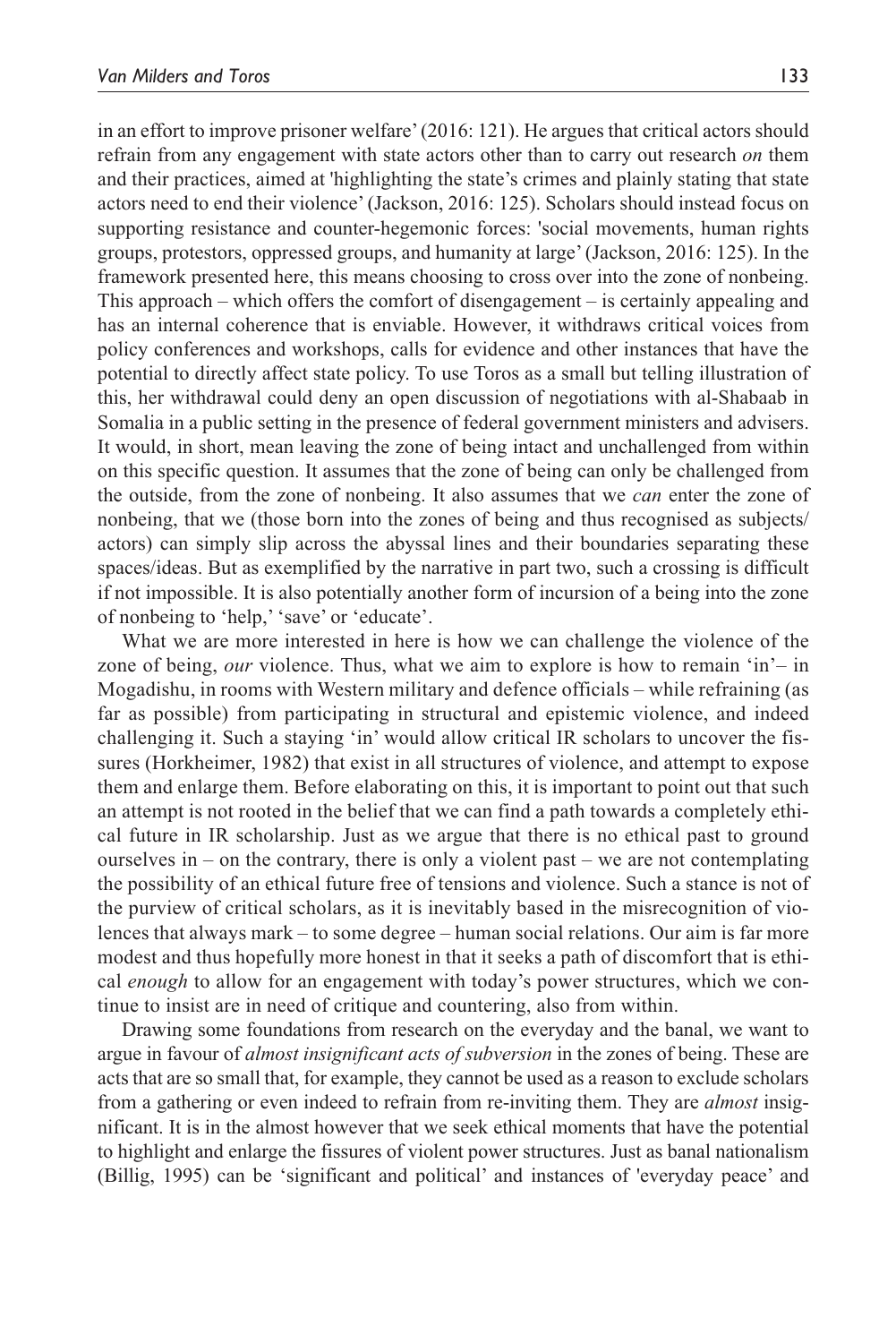'everyday resistance' can be generative (Mac Ginty, 2014: 552; Vinthagen, 2015), almost insignificant acts of subversion can, we argue, be disruptive and generative. Such acts can take a variety of forms and, just as everyday peace, they 'probably cannot be modelled, taught or replicated' (Mac Ginty, 2014: 554). They are available in the immediate and only exist contextually. They differ from the concept of the 'everyday' insofar as the term has been used in IR to mean practices that are of the 'realm of the routine and humdrum which we take for granted' (Holloway and Hubbard, 2001: 33). Our acts of subversion are just the opposite: They are precisely those conscious acts of agency that may be disguised within the routine and humdrum but that in fact aim to challenge and subvert it. They recognise our position as agents, our being internationals and use this position to authorise these minute acts that challenge our exclusive right to be. Methodologically, they operate like a crack – 'the perfect ordinary creation of a space or moment in which we assert a different type of doing' (Holloway, 2010: 21).

What this means in terms of practices is not obvious and all we can put forward here is a discussion that is aimed at clarifying our argument rather than offer an exhaustive list of what they may entail. As such, we identify three forms of almost insignificant acts of subversion that acknowledge the position from which the enunciation takes place: (a) moments in which one implicitly recognises and, if appropriate, highlights the other as different *but equal*; (b) moments in which one implicitly recognises and, if appropriate, explicitly speaks out the power disparity and violence of a relationship; and (c) moments in which one implicitly recognises and, if appropriate, explicitly highlights the violence of power structures generally made invisible through habitus (Bourdieu, 1977). As with everyday peace, such subversion 'is not something that people always and necessarily engage in. It relies on opportunities and context, as well as the ability of individuals and groups to exploit these' (Mac Ginty, 2014: 550). Context – the power structures surrounding the individual and the latter's capital within those structures – will be central to an actor's ability to engage in such acts and to what degree.

We recognise that these may be meagre pickings and that this approach lacks the clarity of disengagement and of direct challenges from the zone of nonbeing such as struggles for restorative relations, as discussed by Martin Weber and Heloise Weber in this issue (2020). We also recognise that our position may be the result of co-optation – our lives may have become so enmeshed in the systems of power that we are unable to understand ourselves as external to them. But we understand such a position as unavoidable in the messy cartography of intersecting zones of being and nonbeing. We believe that choosing to remain 'in' while pursuing as far as possible almost insignificant acts of subversion is taking on a position of discomfort. It is a position of discomfort as it forces us to enter spaces in which we are confronted directly with our violence as well as take up positions that leave us open to critique from all sides. It is by seeking out discomfort while recognising our complicity that we may find a path to challenge the structures of IR that have allowed and continue to allow so many scholars – even those of the critical ilk – to remain blind to its violence. This, crucially, also means countering narratives of disciplinary decadence that continue to distribute epistemic violence. Such a position does not necessarily entail the abandonment of IR as a discrete field of thought. Just as we have argued in favour of 'remaining in' spaces of power in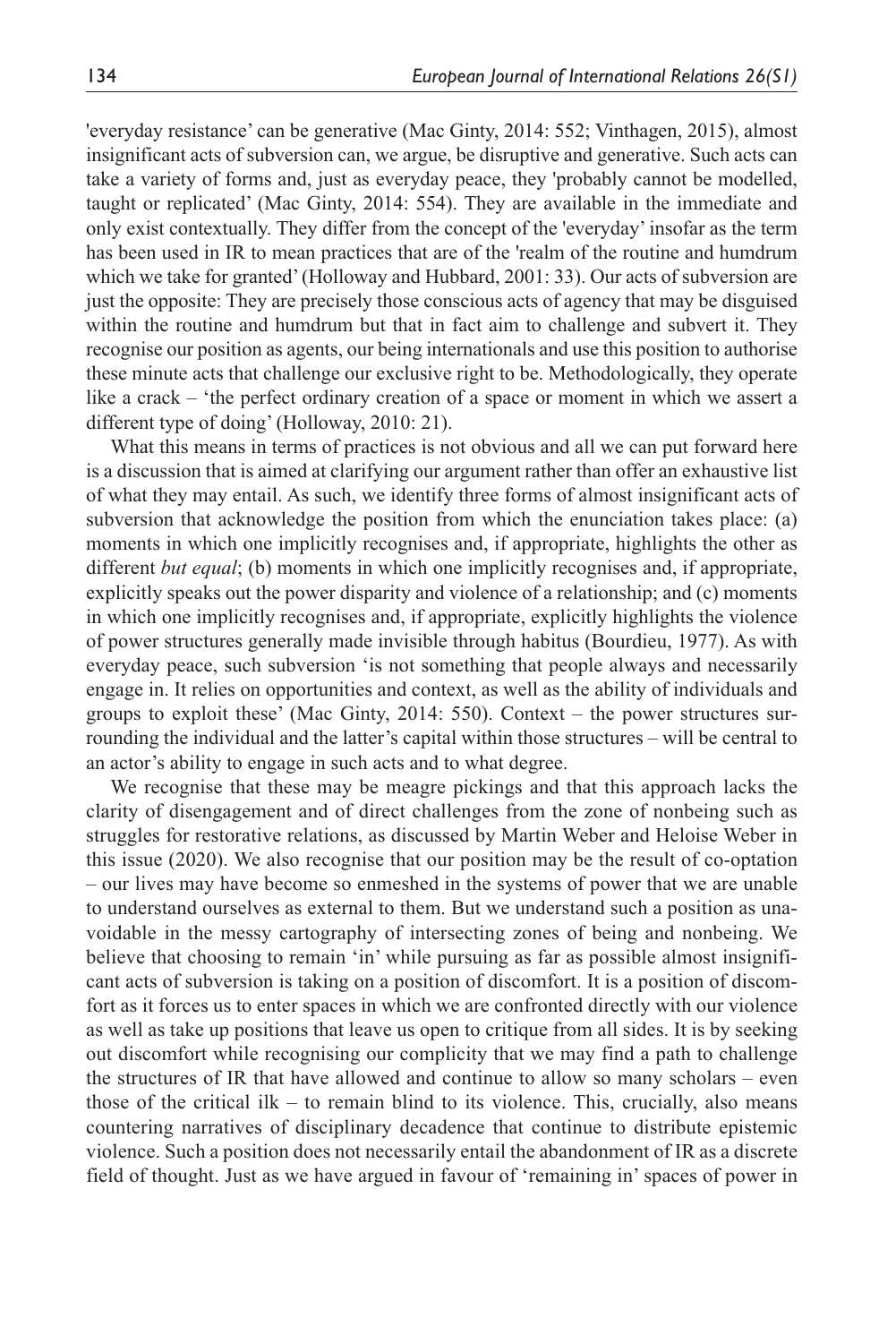the practice of international expertise, we argue that it is by interrogating and challenging IR's violent structures of knowledge production from the inside that we can open fissures or exploit cracks. Thus, we are not contemplating a complete transcendence of disciplinarity. Our lives remain enmeshed within the institutions and apparatuses that constitute the discipline, such as the dissemination of our 'research' in a peer-reviewed journal. And it is by accepting our position within the IR zone of expertise that we can identify and take advantage of cracks and fissures allowing for small acts of subversion. In each crack that momentarily shatters the monolithic discipline, the possibility exists to achieve minute ethical moments – however uncomfortable – that pull on the fissures present in all power structures, however impregnable they may appear.

This is thus an intervention onto us, onto the discipline of IR, that aims to go far beyond the breaking down of disciplinary boundaries and finding solutions in interdisciplinarity. We aim to challenge the violence that is at the heart of IR. The impact that we hope to leave behind has little to do with the British Higher Education Council's understanding of impact. We are deeply aware that the impact agenda is making us more and more complicit in a system of colonial and epistemic violence, most of which we are or feel incapable of challenging directly. The impact we hope to leave behind is in much smaller alterations of our behaviour, and potentially that of others, inside spaces/ideas such as Mogadishu International Airport. It is in the practices of recognising the other as different but equal. It is in the discussion within zones of being and along abyssal lines about how such a recognition is difficult behind the walls separating zones of being and nonbeing. It is in taking advantage of the fissures and cracks that exist within these spaces/ideas that allow us to prevent another body – that of an international with no understanding of their violence – from taking up the container on 11 Oxford Street, Mogadishu International Airport.

#### **Acknowledgements**

The authors would like to thank the EJIR editors, anonymous reviewers, as well as Martin Weber, Naeem Inayatullah and Ben Turner for their close reading and valuable comments on earlier versions of this article.

#### **Funding**

The author(s) received no financial support for the research, authorship, and/or publication of this article.

#### **ORCID iD**

Harmonie Toros **D** <https://orcid.org/0000-0002-9139-5292>

#### **References**

Ackerly M, Stern M and True J (eds) (2006) *Feminist Methodologies for International Relations*. Cambridge: Cambridge University Press.

AMISOM (2018) African Union Mission in Somalia (AMISOM) Press Release. Available at: [http://amisom-au.org/2018/08/amisom-announces-changes-in-security-protocol-and-access](http://amisom-au.org/2018/08/amisom-announces-changes-in-security-protocol-and-access-to-the-halane-basecamp/)[to-the-halane-basecamp/](http://amisom-au.org/2018/08/amisom-announces-changes-in-security-protocol-and-access-to-the-halane-basecamp/) (accessed 15 January 2019).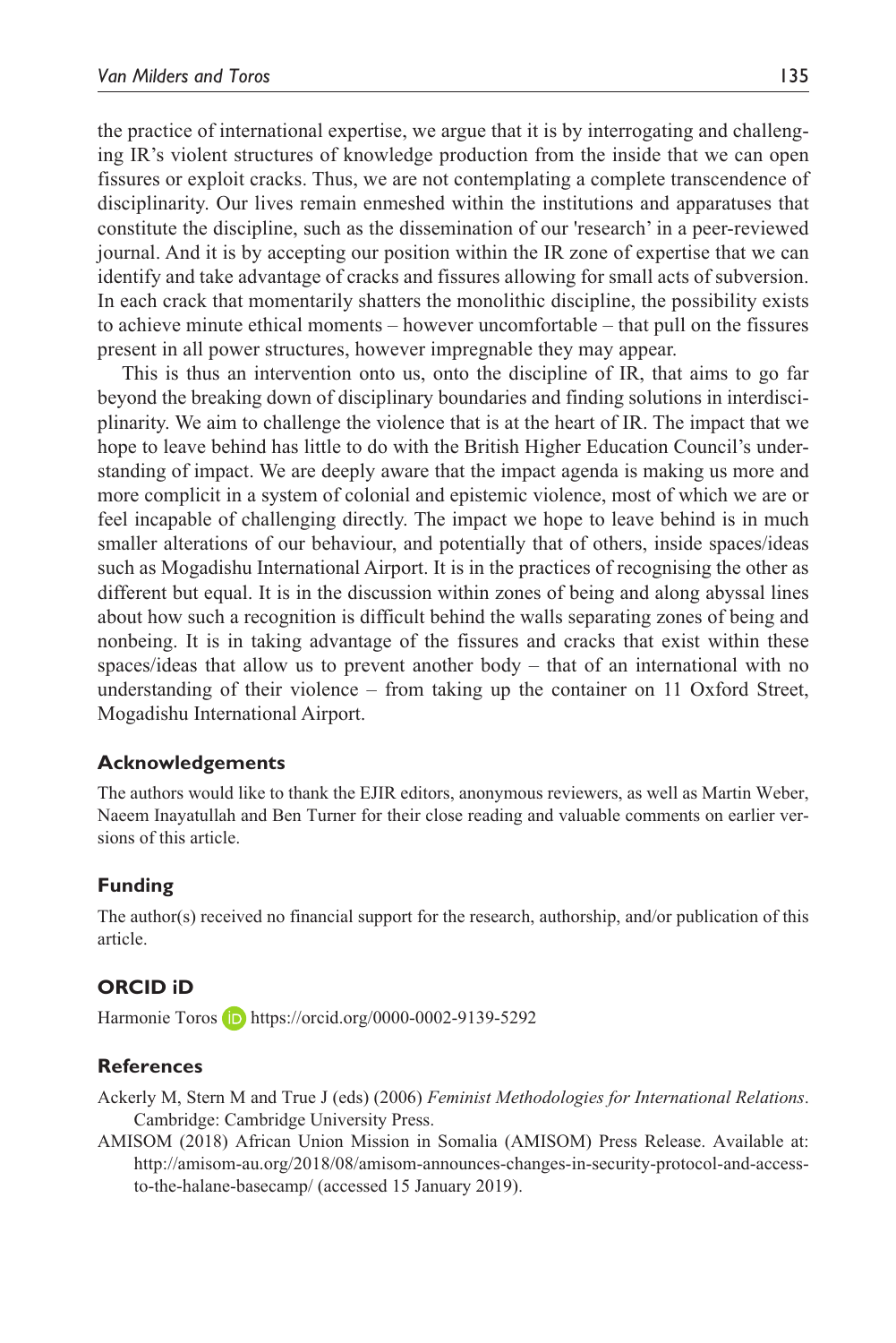- Anievas A, Manchanda N and Shilliam R (eds) (2015) *Race and Racism in International Relations: Confronting the Global Colour Line*. London: Routledge.
- Ashley RK and Walker RBJ (1990) Introduction. speaking the language of exile: dissident thought in International Studies. *International Studies Quarterly* 34(3): 367–416.
- Ashworth L (2009) Interdisciplinarity and international relations. *European Political Science* 8(1): 16–25.
- Baron IZ, Havercroft J, Kamola I, et al. (2019) Liberal pacification and the phenomenology of violence. *International Studies Quarterly* 63(1): 199–212.
- Bhambra GK, Gebrial D and Nişancıoğlu K (eds) (2018) *Decolonising the University*. New York: Pluto Press.
- Billig M (1995) *Banal Nationalism*. London: Sage.
- Bourdieu P (1977) *Outline of a Theory of Practice*. Cambridge: Cambridge.
- Buzan B (2018) How and how not to develop ir theory: lessons from core and periphery. *The Chinese Journal of International Politics* 11(4): 391–414.
- Chelsea Village (2019) Accommodation. Available at: [http://thechelseavillage.com/accommoda](http://thechelseavillage.com/accommodation/)[tion/](http://thechelseavillage.com/accommodation/) (accessed 10 February 2019).
- Cohn C (1987) Sex and death in the rational world of defense intellectuals. *Signs: Journal of Women in Culture and Society* 12(4): 687–718.
- Connell R (2007) *Southern Theory: The Global Dynamics of Knowledge in Social Science*. Cambridge: Polity Press.
- Darby P (2003) Reconfiguring "the International": Knowledge Machines, Boundaries, and Exclusions. *Alternatives* 28(1): 141–166.
- Dauphinee E (2013) *The Politics of Exile* Abingdon: Routledge.
- Deb Roy R (2012) Science, medicine and new imperial histories. *The British Journal of the History of Sciences* 45(3): 443–450.
- Du Bois WEB (1903/1996) *The Souls of Black Folk*. New York: Penguin Books.
- Dunne T and Gelber K (2014) Arguing matters: the responsibility to protect and the case of Libya. *Global Responsibility to Protect* 6(3): 326–349.
- Dunne T and Gelber K (2015) Text and context in the responsibility to protect: a reply to Hehir. *Global Responsibility to Protect* 7(2): 225–233.
- Economic and Social Research Council (ESRC) (2018) What is Impact? Available at: [https://esrc.](https://esrc.ukri.org/research/impact-toolkit/what-is-impact/) [ukri.org/research/impact-toolkit/what-is-impact/](https://esrc.ukri.org/research/impact-toolkit/what-is-impact/) (accessed 10 February 2019)
- Enloe C (2014) *Bananas, Beaches, and Bases: Making Feminist Sense of International Politics*. Berkeley: University of California Press.
- Fabian J (2006) *Time and the Other: How Anthropology Makes Its Object*. New York: Columbia University Press.
- Fanon F (1952/2008) *Black Skin, White Masks*. London: Pluto Press.
- Foucault M (1975) *Discipline and Punish: The Birth of the Prison*. London: Penguin Books.
- Goody J (2006) *The Theft of History*. Cambridge: Cambridge University Press.
- Gordon LR (2006) *Disciplinary Decadence: Living Thought in Trying Times*. Boulder: Paradigm Publishers.
- Gordon LR (2014) Disciplinary decadence and the decolonisation of knowledge. *Africa Development* 39(1): 81–92.
- Grosfoguel R (2009) A decolonial approach to political-economy: transmodernity, border thinking and global coloniality. *Kult* 6 (Special Issue: Epistemologies of Transformation): 10–38.
- Grosfoguel R (2011) Decolonising post-colonial studies and paradigms of political economy: transmodernity, decolonial thinking, and global coloniality. *Transmodernity* [online] 1(1), Available at: [http://dialogoglobal.com/texts/grosfoguel/Grosfoguel-Decolonizing-Pol-Econ](http://dialogoglobal.com/texts/grosfoguel/Grosfoguel-Decolonizing-Pol-Econ-and-Postcolonial.pdf)[and-Postcolonial.pdf](http://dialogoglobal.com/texts/grosfoguel/Grosfoguel-Decolonizing-Pol-Econ-and-Postcolonial.pdf) (accessed 25 February 2019).[Grosfoguel (2011) is provided in the list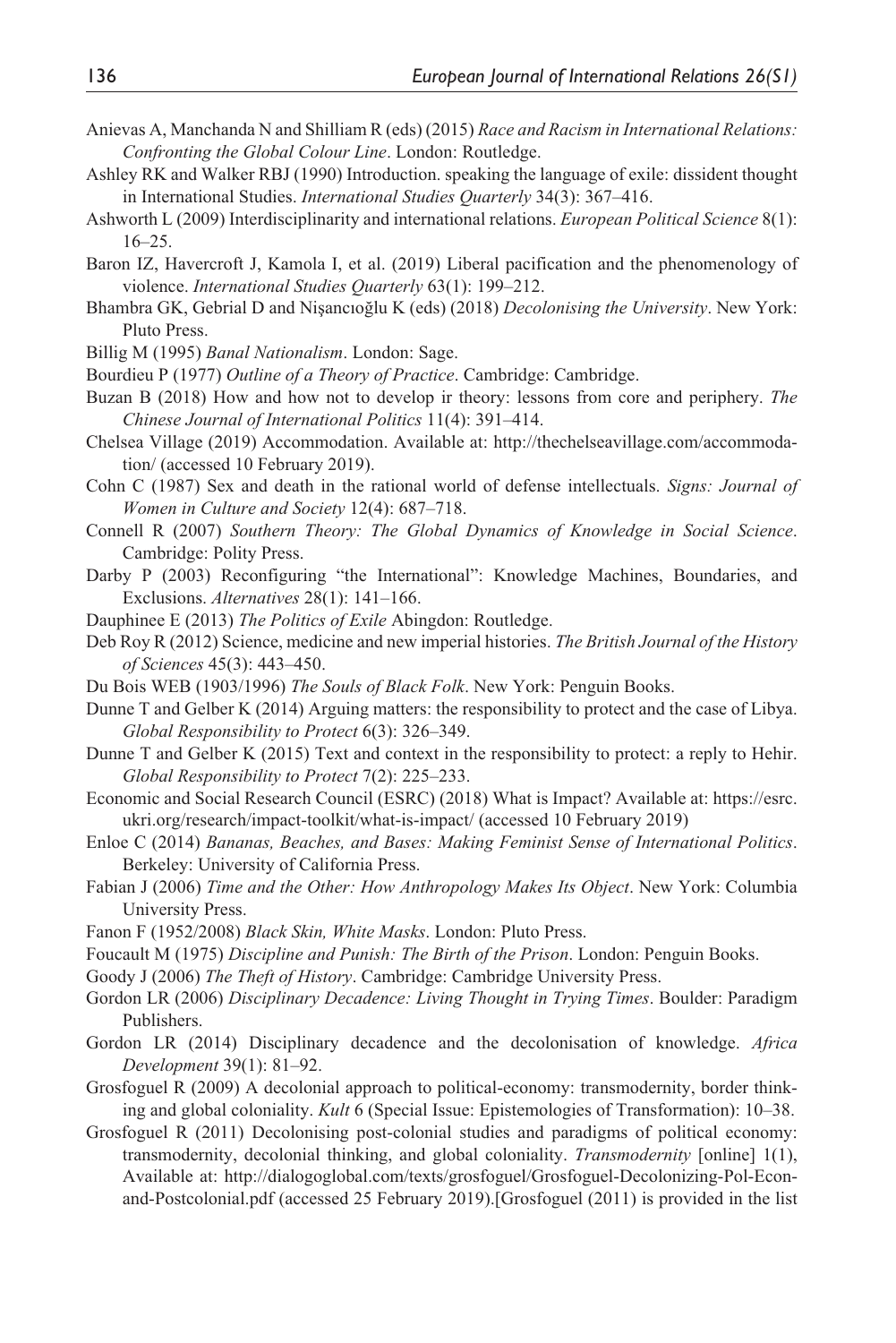but not cited in the text. Please supply citation details or delete the reference from the reference list.]

- Hall S (1996) The west and the rest: discourse and power. In: Hall S, Held D, Hubert D, et al. (eds) *Modernity: An Introduction to Modern Societies*. Oxford: Wiley-Blackwell, 185–227.
- Hart International (2019) Safely extracting clients from unexpected attack. Available at: [http://](http://hartinternational.com/client-extraction/) [hartinternational.com/client-extraction/](http://hartinternational.com/client-extraction/) (accessed 2 January 2019).
- Hehir A (2015) The dog that didn't bark? A response to Dunne and Gelber's analysis of RtoP's influence on the intervention in Libya. *Global Responsibility to Protect* 7(2): 211–224.
- Hobson JM (2012) *The Eurocentric Conception of World Politics: Western International Theory, 1760–2013*. Cambridge: Cambridge University Press.
- Holloway J (2010) *Crack Capitalism*. New York: Pluto Press.
- Holloway L and Hubbard P (2001) *People and Place: The Extraordinary Geographies of Everyday Life*. Harlow: Pearson.
- Horkheimer M (1982) Traditional and critical theory. In: Horkheimer M (ed.) *Critical Theory: Selected Essays*. New York: Continuum, 188–252.
- Ikenberry GJ (2009) *After Victory: Institutions, Strategic Restraint, and the Rebuilding of Order After Major Wars*. Princeton: Princeton University Press.
- Inayatullah N (ed.) (2010) *Autobiographical International Relations: I, IR* Abingdon: Routledge.
- Jackson R (2016) To be or not to be policy relevant? Power, emancipation and resistance in CTS research. *Critical Studies on Terrorism* 9(1): 1–6.
- Jones BG (ed.) (2006) *Decolonising International Relations*. London: Rowman and Littlefield.
- Kynsilehto A and Puumala E (2015) Persecution as experience and knowledge: the ontological dynamics of asylum interviews. *International Studies Perspectives* 16(4): 446–462.
- Linklater A (1996) The achievements of critical theory. In: Smith S, Booth K and Zalewski M (eds) *International Theory: Positivism and Beyond*. Cambridge: Cambridge University Press, 279–300.
- Mac Ginty R (2014) Everyday peace: bottom-up and local agency in conflict-affected societies. *Security Dialogue* 45(6): 548–564.
- Maldonado-Torres N (2007) On the coloniality of being: contributions to the development of a concept. *Cultural Studies* 21(2-3): 240–270.
- Nordstrom C (1997) *A Different Kind of War Story*. Philadelphia: University of Pennsylvania Press.
- Mbembe A (2017) *Critique of Black Reason*. Durham: Duke University Press.
- Pinker S (2012) *The Better Angels of Our Nature: A History of Violence and Humanity*. London: Penguin.
- Quijano A (2007) Coloniality and modernity/rationality. *Cultural Studies* 21(2-3): 168–178.
- Robben ACGM and Nordstrom C (1995) The Anthropology and ethnography of violence and sociopolitical conflict. In: Nordstrom C and Robben ACGM (eds) *Fieldwork under Fire: Contemporary Studies of Violence and Survival*. Berkeley: University of California Press, 1–23.
- Robinson F (2006) Methods of feminist normative theory: a political ethic of care in international relations. In: Ackerly M, Stern M and True J (eds) *Feminist Methodologies for International Relations*. Cambridge: Cambridge University Press, 221–240.
- Rosenberg J (2016) International relations in the prison of political science. *International Relations* 30(2): 127–153.
- Sahan Journal (2015) This massive security wall built by the UN divides Mogadishu in two. Available at: [http://sahanjournal.com/massive-security-wall-built-un-divides-mogadishu](http://sahanjournal.com/massive-security-wall-built-un-divides-mogadishu-two/#.XAf1dJP7QWo)[two/#.XAf1dJP7QWo](http://sahanjournal.com/massive-security-wall-built-un-divides-mogadishu-two/#.XAf1dJP7QWo) (accessed 25 January 2019).
- Said EW (1978/2003). *Orientalism*. New York: Penguin.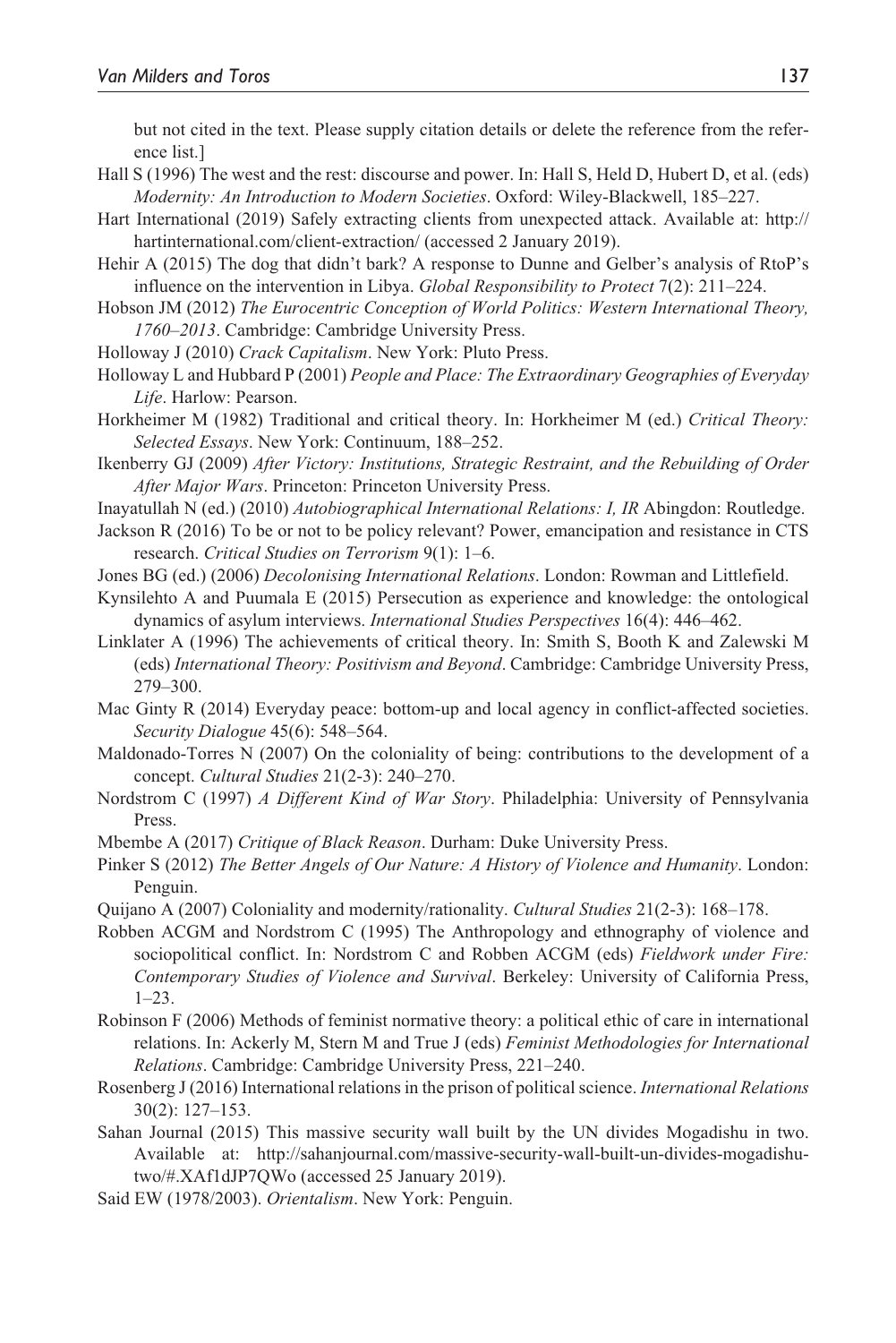- Santos BDS (2007) Beyond abyssal thinking: from global lines of ecologies of knowledge. *Review* 30(1): 45–89.
- Shepherd L (2017) Whose international is it anyway? Women's peace activists as International Relations theorists. *International Relations* 31(1): 76–80.
- Smith LT (2012) *Decolonising Methodologies: Research and Indigenous Peoples*. London: Zed Books.
- Spivak GC (1994) Can the subaltern speak? In: Williams P and Chrisman L (eds) *Colonial Discourse and Post-Colonial Theory: A Reader*. Herfordshire: Harvester Wheatsheaf, 66–111.
- Steinmetz G (2017) Sociology and colonialism in the British and French empires, 1945–1965. *The Journal of Modern History* 89(3): 601–648.
- Sylvester C (2011) *Experiencing War*. Abingdon: Routledge.
- Sylvester C (2012) War experiences/war practices/war theory. *Millennium: Journal of International Studies* 40(3): 483–503.
- Sylvester C (2013) Experiencing war: a challenge for international relations. *Cambridge Review of International Affairs* 26(4): 669–674.
- Toros H (2008) 'We don't negotiate with terrorists!': legitimacy and complexity in terrorist conflicts. *Security Dialogue* 39(4): 407–426.
- Toros H (2012) *Terrorism, Talking and Transformation: A Critical Approach*. Abingdon: Routledge.
- Toros H and Harley S (2018) Negotiations with Al-Shabaab: Lessons learned and future prospects. In: Keating M and Waldman M (eds) *War and peace in Somalia: National Grievances, Local Conflict and Al-Shabaab*. New York: Hurst, 437–448.
- Toros H, Dunleavy D, Gazeley J, et al. (2018) 'Where is war? We are war.' teaching and learning the human experience of war in the classroom. *International Studies Perspectives* 19(3): 199–217.
- United Nations Mission in Somalia (UNSOM) (2018) Somalia's first peace and reconciliation colloquium opens in Mogadishu. Available at:<http://hartinternational.com/client-extraction/> (accessed 10 December 2018).
- United Nations Office for the Coordination of Humanitarian Affairs (OCHA) (2016) "I live in Mogadishu," by Justin Brady. Available at: [https://www.unocha.org/story/%E2%80%9Ci](https://www.unocha.org/story/%E2%80%9Ci-live-mogadishu%E2%80%9D-justin-brady)[live-mogadishu%E2%80%9D-justin-brady](https://www.unocha.org/story/%E2%80%9Ci-live-mogadishu%E2%80%9D-justin-brady) (accessed 11 December 2018).
- Vitalis R (2015) *White World Order, Black Power Politics: The Birth of American Relations*. Ithaca: Cornell University Press.
- Vinthagen S (2015) *A Theory of Nonviolent Action: How Civil Resistance Works*. London: Zed Books.
- Weber C (2014) Why is there no queer international theory? *European Journal of International Relations* 21(1): 27–51.
- Weingart P (2010) A short history of knowledge formations. In: Frodeman R, Klein JT and Mitcham C (eds) *The Oxford Handbook of Interdisciplinarity*. Oxford: Oxford University Press, 3–14.
- Weheliye AG (ed.) (2014) *Habeas Viscus: Racialising Assemblages, Biopolitics, and the Black Feminist Theories of the Human*. Durham: Duke University Press.
- Wibben A (2011) *Feminist Security Studies: A Narrative Approach*. Abingdon: Routledge.
- Willinsky J (1998) *Learning to Divide the World: Education at Empire*'*s End*. Minneapolis: University of Minnesota Press.
- Zalewski M (2006) Distracted reflections on the production, narration and refusal of feminist knowledge in International Relations. In: Ackerly M, Stern M and True J (eds) *Feminist Methodologies for International Relations*. Cambridge: Cambridge University Press, 42–61.
- Žižek S (2009) *Violence*. London: Profile Books.